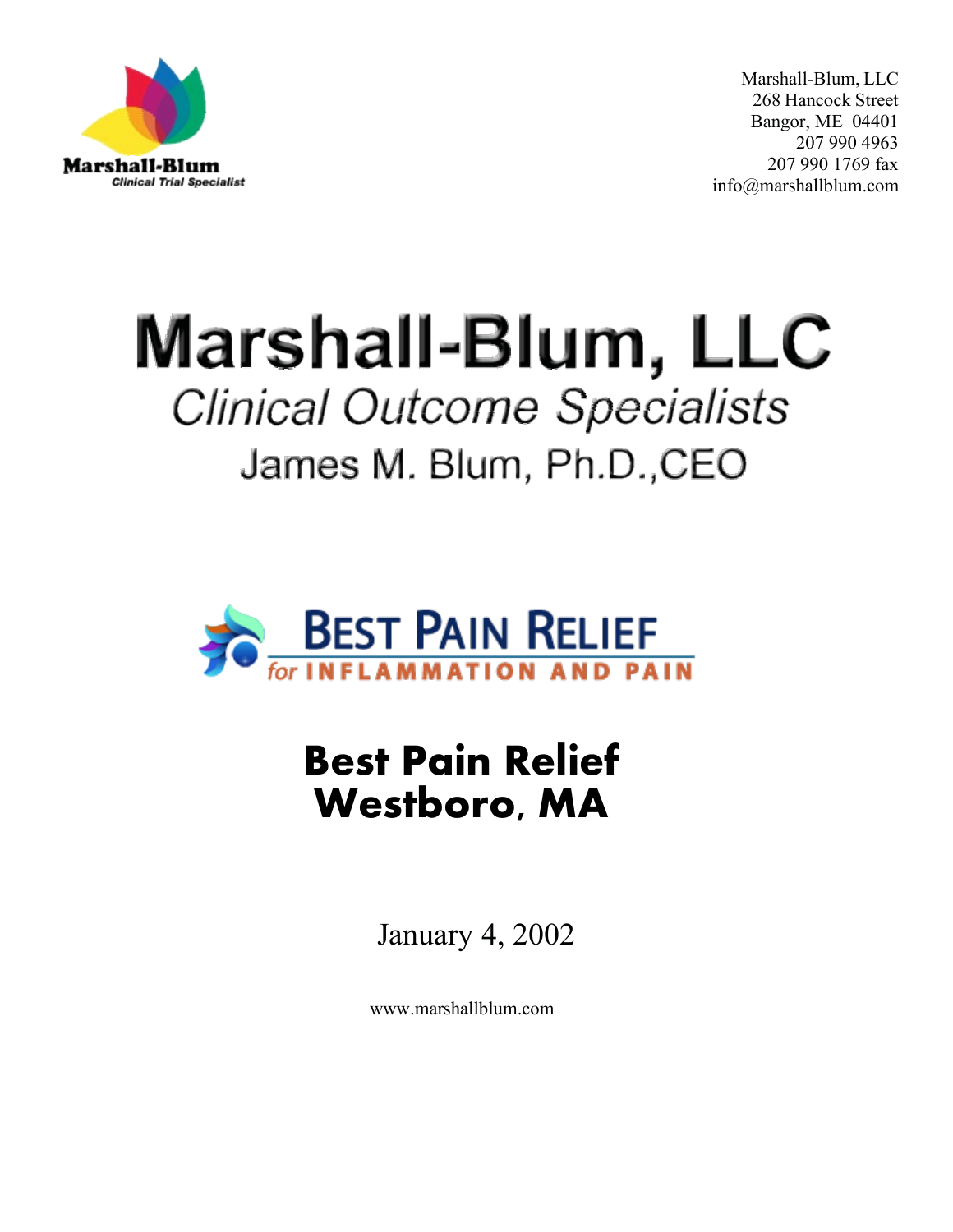## **Table of Contents**

- **1. Executive Summary**
- **2. Patient Record Forms**
- **3. Results**
	- **Primary and Secondary Outcomes**
- **4. Patient Chart (sample)**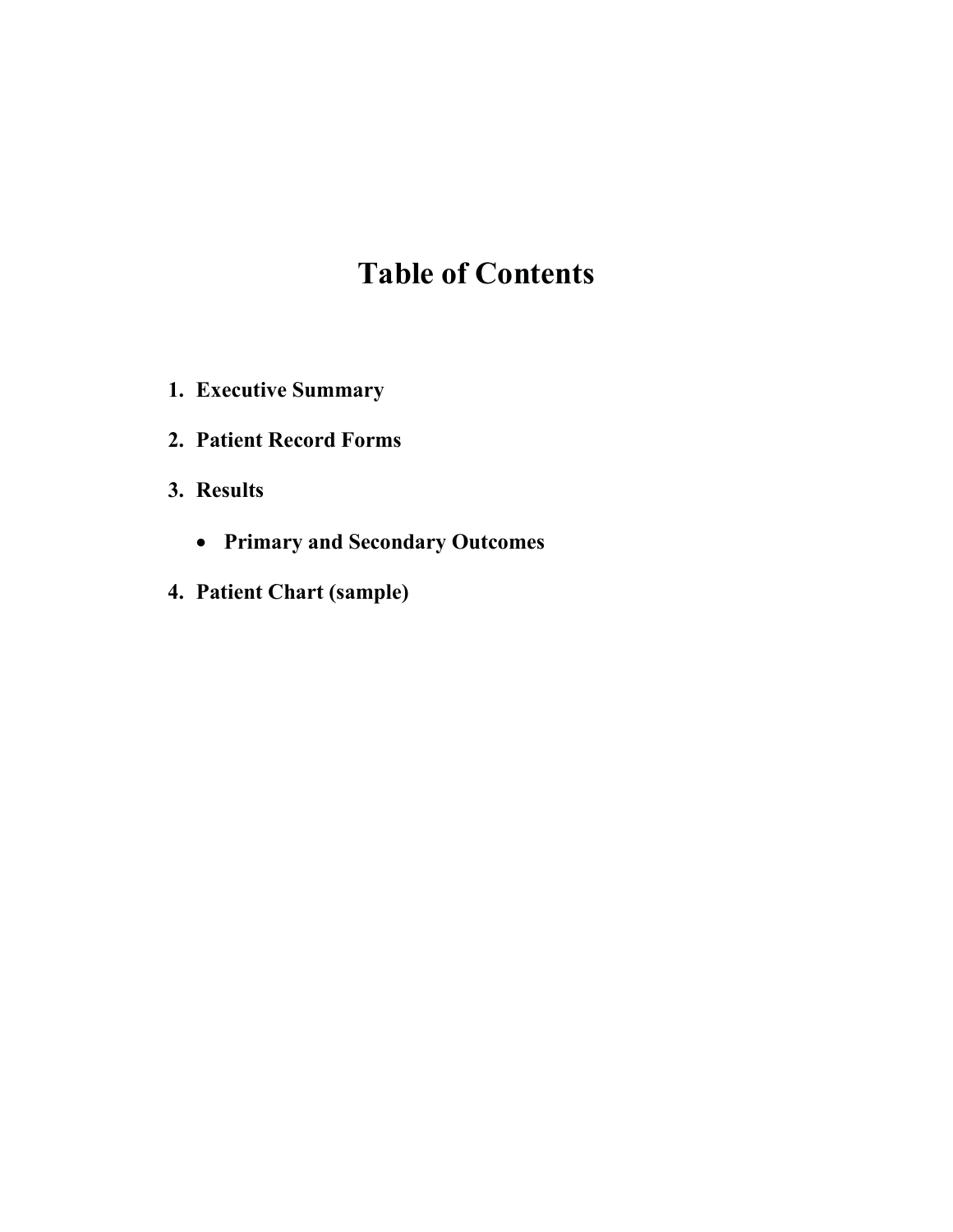**Executive Summary**

#### **Randomized, Placebo-Controlled Clinical Trial to Test the Efficacy and Short-Term Safety of Menastil, an Oil-Based Product Designed for External Use to Relieve Symptoms Associated with Menstrual Cramping**

**Product: Best Pain Relief Products Menastil Client: Atlantic Management Resources Ltd. Roger Salmonson, President** 

#### **(508) 366-6311 (508) 366-1121 (fax)**

**Prepared By: James M. Blum, Ph.D. Ronald I. Blum, M.D. (not related) Marshall-Blum, LLC 304 Hancock, Suite 3D Bangor, Maine 04401 (207) 990-4963 (207) 990-1769 (fax) [info@marshallblum.com](mailto:info@marshallblum.com)**

**January 11, 2002**

#### **Clinical Site:**

Bangor, Maine: Marshall-Blum: Clinical Outcomes Specialists (parent company) Herbal Research Clinic Independent Medical Research Center James M. Blum, PhD, Study Coordinator, Epidemiologist and Biostatistician Medical Director: Ronald I. Blum, MD Medical Advisor: Felix Hernandez, MD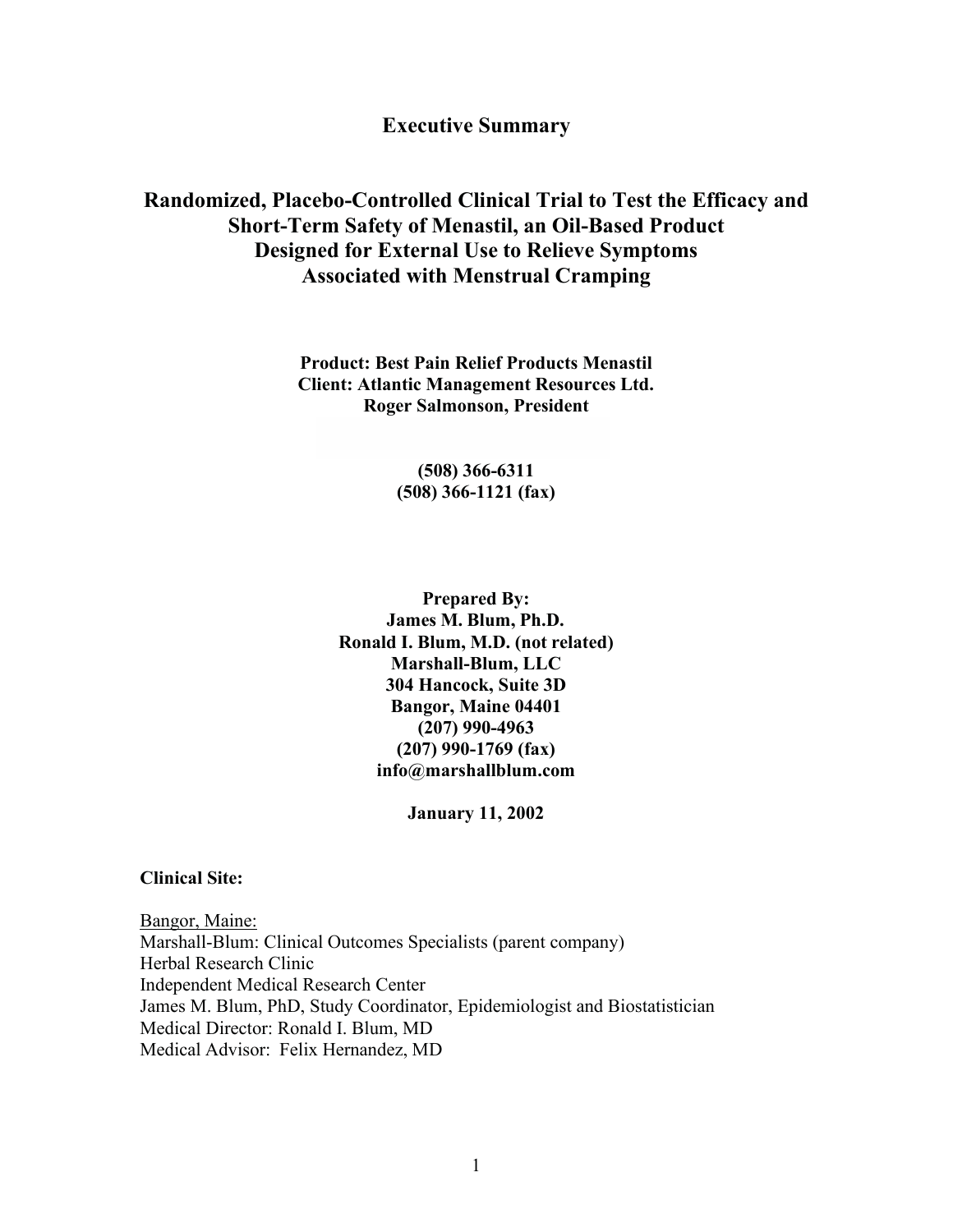#### **Protocol:**

#### **Design:**

- Prospective, randomized, double blind placebo-based cross-over clinical trial
- This trial had IRB approval (IRB Study #: 001110-001: Fox Commercial IRB, Candice Woods, Exec. Director, Springfield, IL)
- Randomization determined who started on placebo and who started with the active product
- There was no washout period since this product is externally applied and is not believed to carry over it's effects for more than a few hours
- Menastil contains calendula oil in a homeopathic concentration
- The product and placebo were externally applied to the lower abdominal region, extending below the hip joint
- The material was applied many times during the day or night using the applicator provided with the product; the essential oils carry virtually no risk to the subject
- Each subject was required to do a screening test for one month (one cycle) before randomization
- All subject contact was with a study coordinator or research nurse who was blinded to the randomization scheme
- Subjects were recruited from the general population of Bangor, Maine; the major exclusion criteria were women with a history of severe gynecological pathology; specifically, those with a diagnosis of endometriosis

#### **Product Usage:**

Apply liberally to the lower abdominal region as needed.

#### **Placebo Product:**

The placebo was a similar oil to the actual product except that it contained no calendula oil. A small amount of an aromatic oil was substituted for the strong odor of calendula to mimic the product. The base of both products was identical.

#### **Inclusion Criteria:**

- Women with moderate-to-severe menstrual symptoms, including but not limited to cramping, pain, discomfort, or difficulty sleeping, who express an interest in taking the product for reasons of reducing menstrual cycle symptoms
- Women with regular menstrual cycles
- Age range: 14-40 Note: Subjects below 18 are required by law to have consent of a parent or guardian.
- Subjects who pass a compliance-screening test
- Subjects able to tolerate the active product and placebo
- Subjects who sign a consent form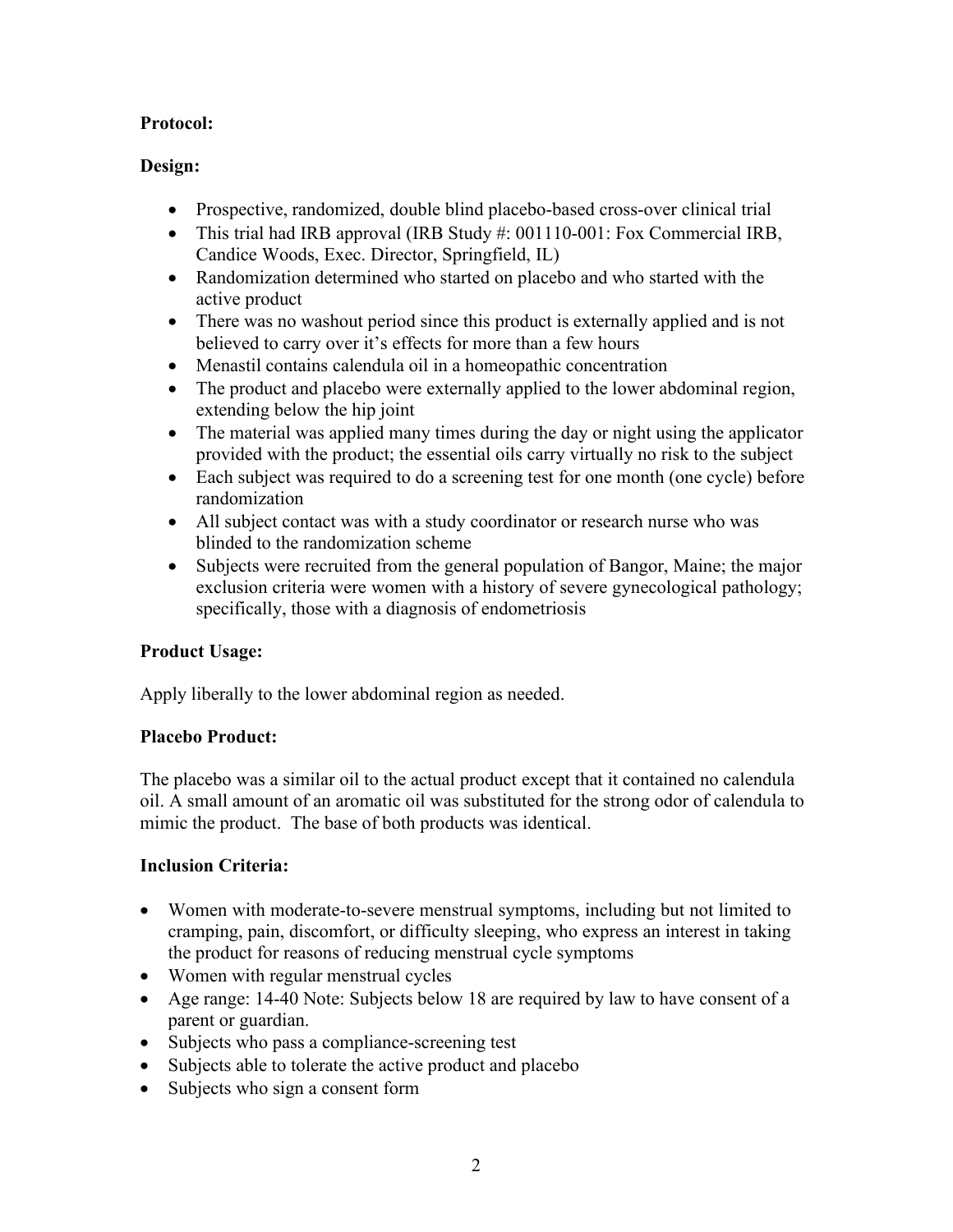#### **Exclusion Criteria:**

- Patients who are non-compliant with testing and taking treatment regimens
- Patients who express problems with the treatment oils
- Women under the age of 14
- Women with a history of severe gynecological pathology; specifically, those with a diagnosis of endometriosis
- Subjects with severe co-morbid disease (cardiac, pulmonary, cancer, etc.); at the discretion of the medical team
- Subjects with alcohol abuse as determined by provider interviews

#### **Confounding Factors:**

- Age
- Gynecological history and related problems

#### **Primary End-Points:**

- Cramping
- Back and upper leg pain, discomfort, or cramps
- Abdominal tenderness (pain, GI upsets, nausea)
- Headaches
- Loss of appetite
- Dizziness
- General weakness
- Facial blemishes
- Emotional symptoms: depression, mood swings
- Recommend product

#### **Analytical Methods:**

#### Methods:

- Answers from survey tools were coded from 1 to 5
- Answers from the follow-up questionnaires were subtracted from each subjects' baseline data to create the outcome measures

#### *Example:*

Please write in the appropriate space, on the scale below, your rating for the symptoms below, for each day of your menstrual period, as they occur.

*The answers were coded as follows,*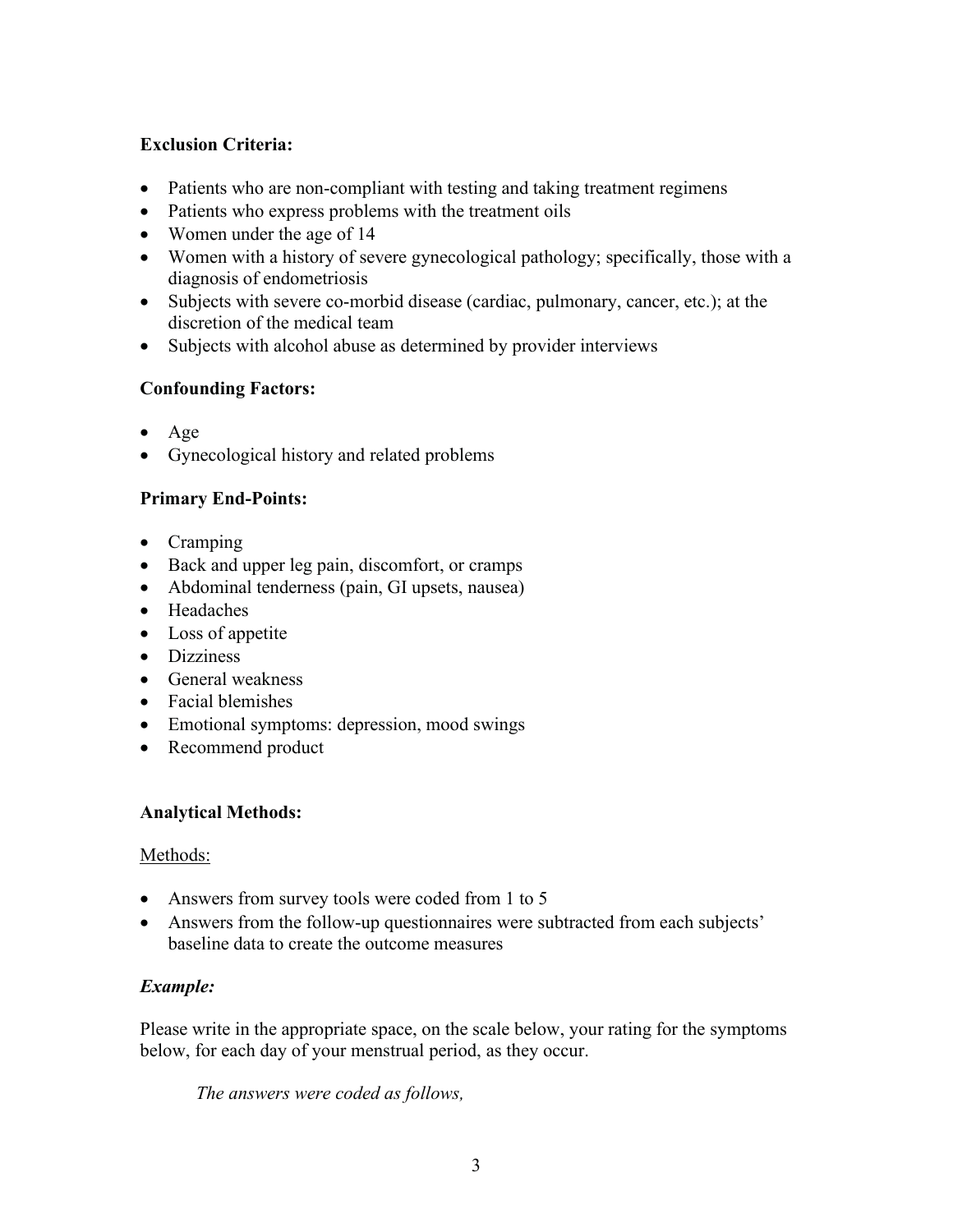| <u>Answer</u>    | Code |
|------------------|------|
| a. Not Present   |      |
| b. Slightly      |      |
| c. Moderately    |      |
| d. Severely      |      |
| e. Very severely |      |

*For example, a subject answering the question about cramps at baseline and final give the following answers corresponding to the subsequent codes,*

| <u>Time</u>     | Answer | Code |
|-----------------|--------|------|
| <i>Baseline</i> | d      |      |
| Final           |        |      |

*The subtraction of the codes renders a point improvement for this subject on this question:*

$$
4-2=2
$$
 point improvement

- The answers for the two groups (placebo and treatment) for each symptom were collected and formed the basis of the results. One point differences have been classified as some improvement, while two point differences as significant, and three or four point improvements as dramatic.
	- o No Improvement
	- o Any Improvement: One point or greater
	- o Some Improvement: Specifically one point improvement (minimally 20% improvement)
	- o Significant Improvement: Specifically two points (minimally 40% improvement)
	- o Dramatic Improvement: Specifically three or four point improvement (minimally 60% improvement)
- All categories were analyzed using the Chi-Square test. Some analyses used Fisher's Exact Two-Tail t-test, due to the small cell limitations. Fisher's is another type of chi-square test that must be utilized during scenarios of small cell sizes.
- These category improvements were determined a priori by the medical advisory group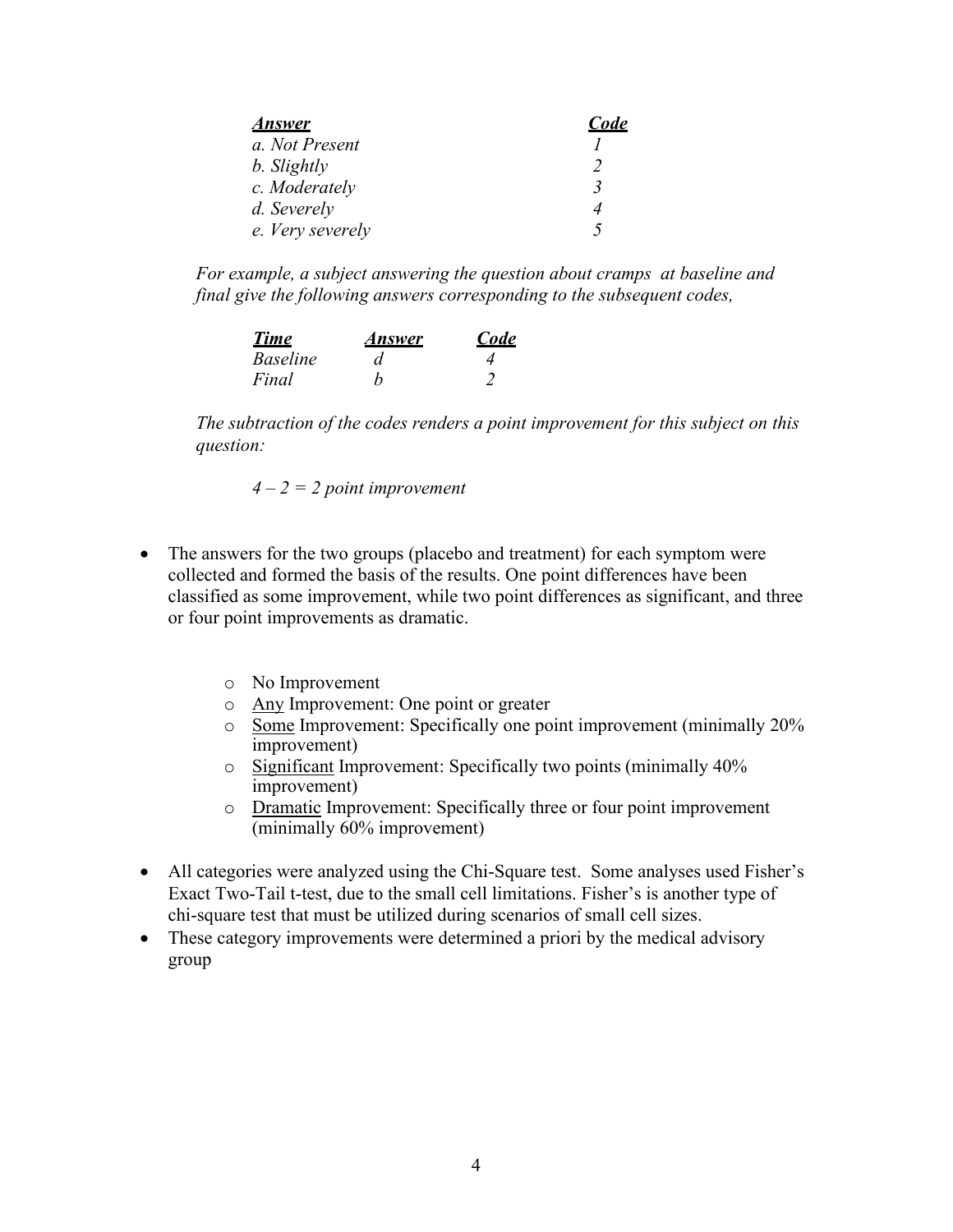#### **Results:**

#### **Numbers:**

Twenty-six (26) subjects completed the product phase of this trial while only fourteen (14) individuals completed the placebo phase of this trial. The numbers for the various outcomes, other than cramps, varied, since not all subjects experienced each different symptom at baseline. For example, a subject was enrolled as long as she experiences severe cramps, but she may not report any problems with headaches or abdominal distress.

#### **Cramps:**

All subjects reported on this outcome.

The efficacy of Menastil with respect to relief of menstrual cramping was demonstrated in that nearly eighty-one percent (80.8%) of the subjects taking the actual product reported some level of improvement in their symptoms while only fourteen percent (14.3%) of those on the placebo oil reported a similar level of relief. This difference was statistically significant at the 0.001 level.

Forty-two (42%) and thirty-one (31%) percent of the women on product reported a significant and dramatic improvement respectively on the product. Cumulatively, the significant level was the strongest level of response ( $p \le 0.000006$ ).

#### **Leg and Backaches:**

Twenty-four (24) and fourteen (14) subjects reported on this outcome.

The efficacy of Menastil with respect to relief of menstrual cramping was demonstrated in that seventy-two percent (72%) of the subjects taking the actual product reported some level of improvement in their symptoms while only twenty-one percent (21.4%) of those on the placebo oil reported a similar level of relief. This difference was highly statistically significant at the 0.000003 level.

Fifty-four (54.2%) and twelve percent (12.5%) of the women on product respectively reported a significant and dramatic improvement on the product. Cumulatively, the significant level was the strongest level of response  $(66.7\% \text{ v} \cdot 0\% \text{ p} \le 0.00005)$ .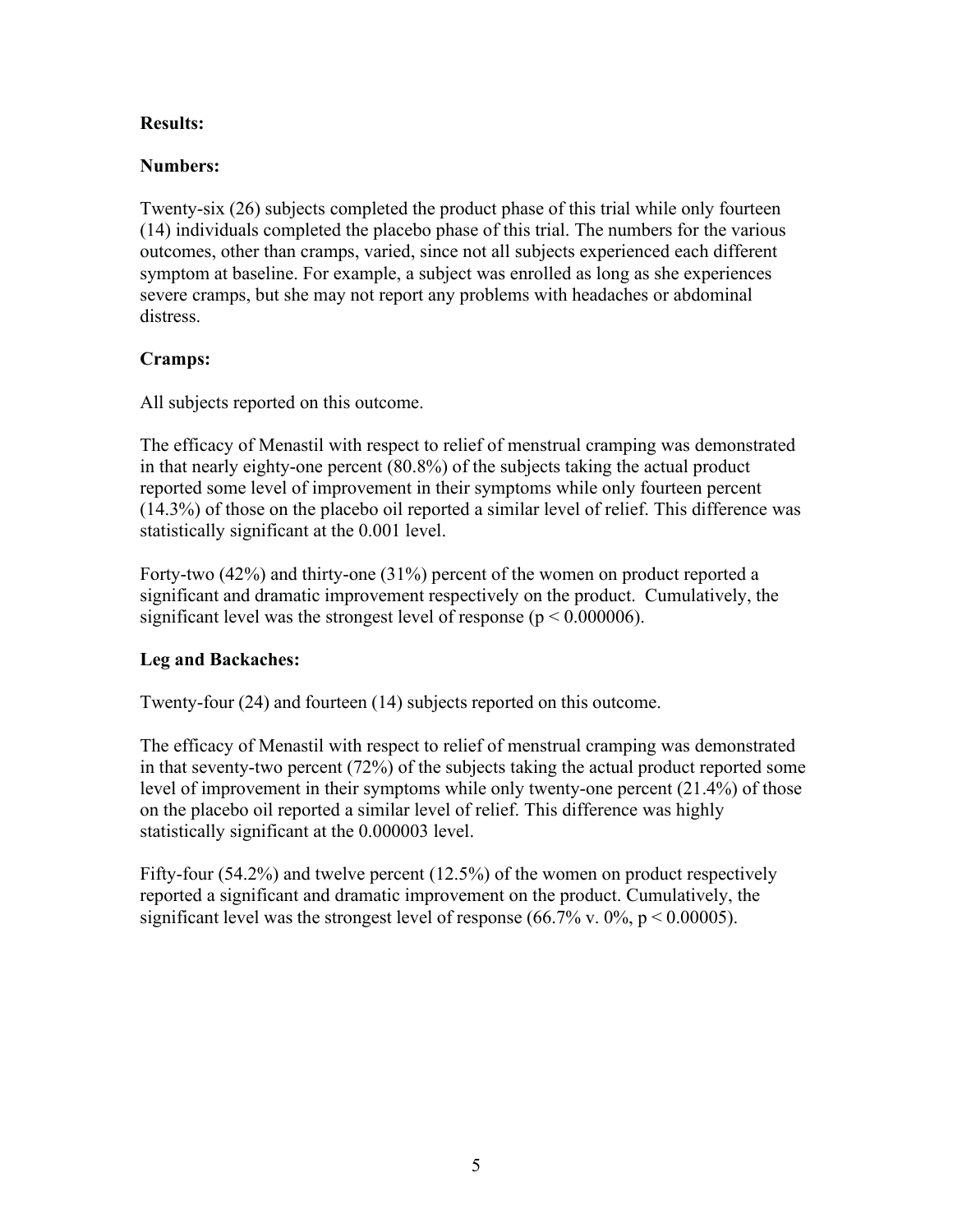#### **Headaches:**

Eighteen (18) and ten (10) subjects reported on this outcome.

The efficacy of Menastil with respect to relief of menstrual cramping was demonstrated in that seventy-two percent (72%) of the subjects taking the actual product reported some level of improvement in their symptoms while only ten percent (10.0%) of those on the placebo oil reported a similar level of relief. This difference was statistically significant at the 0.002 level.

Twenty-eight (28%) and five (5%) percent of the women on product reported a significant and dramatic improvement on the product. Cumulatively, the significant level was the strongest level of response  $(32 \text{ v. } 0\% \text{, } p \le 0.0009 \text{ Fisher's}).$ 

#### **Activities of Daily Living:**

For any level of improvement, activities were improved for the women on product (67 v. 12%), while sleep was similarly improved (67 v. 8%), and work was improved (70 v.  $16%$ ).

For a significant level of improvement, the numbers for the three categories were fifty  $(50\%)$ , ten  $(10\%)$ , and fifty  $(50\%)$  v. no responders for the placebo group.

#### Product Usage:

On average, one bottle of product was used for every two menstrual cycles in those women reporting success.

#### Adverse Events:

There were no adverse events reported in this trial. However, two women reported minor rashes, and two additional subjects reported "burning". All four subjects discontinued use and suffered no long-term effects.

Additionally, several women dropped the study because they felt the odor of the product was too strong for daily routine use.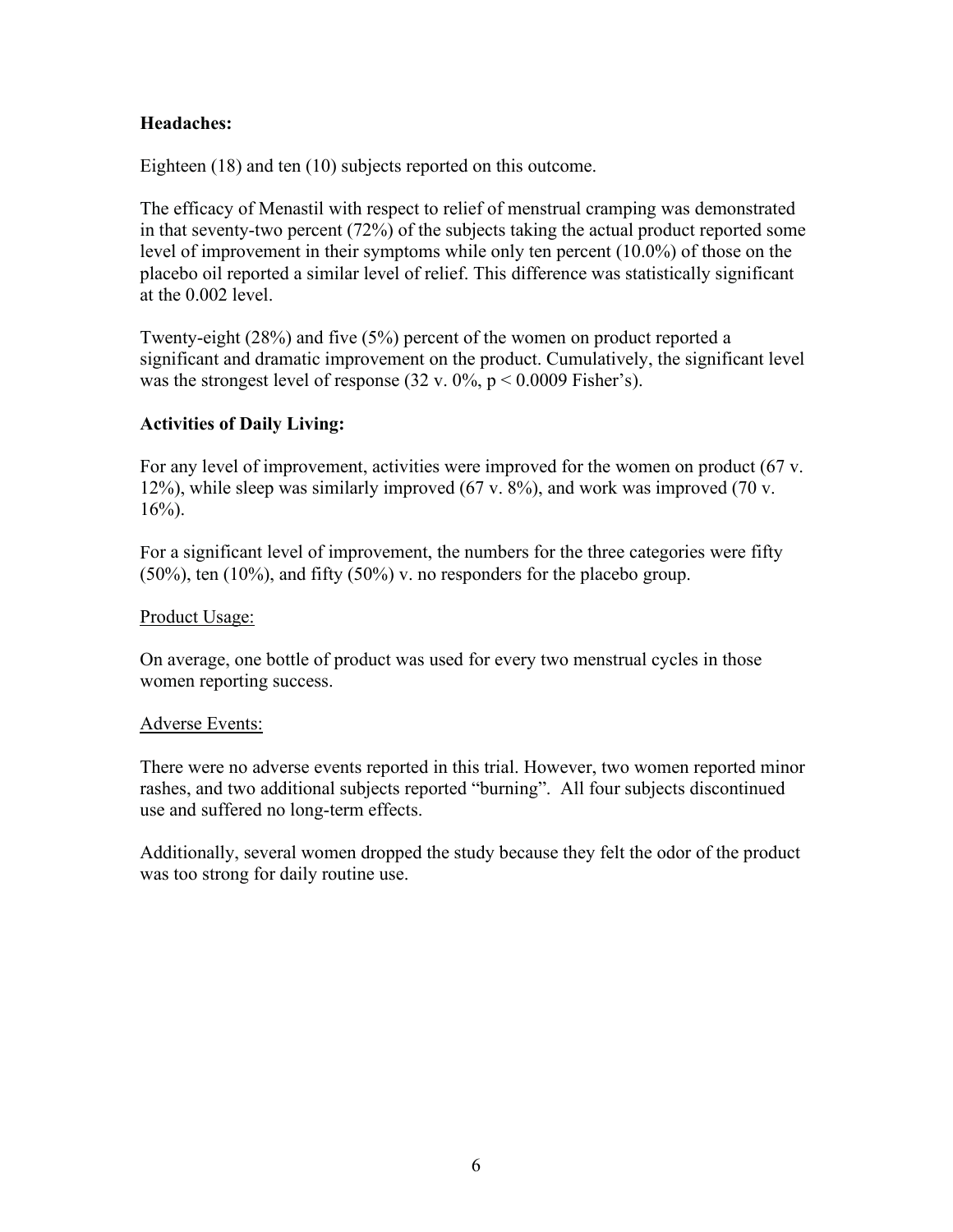#### **Conclusions:**

Clearly, Menastil is effective in relieving a number of common symptoms associated with severe menstrual cramping. These include cramps, back and upper leg aches, and headaches. Each of these symptoms was statistically different from those on placebo.

Additionally, several indicators of activities of daily living were improved using this product, including activities, sleep, and work.

It appears that Menastil is effective in relieving menstrual symptoms and improves ones' ability to function normally.

Based on this study, the safety of this product appears to be validated. Although, several women reported minor skin reactions involving rashes and a "burning" sensation, these left no effects after a day or two. We term these reactions minor in nature.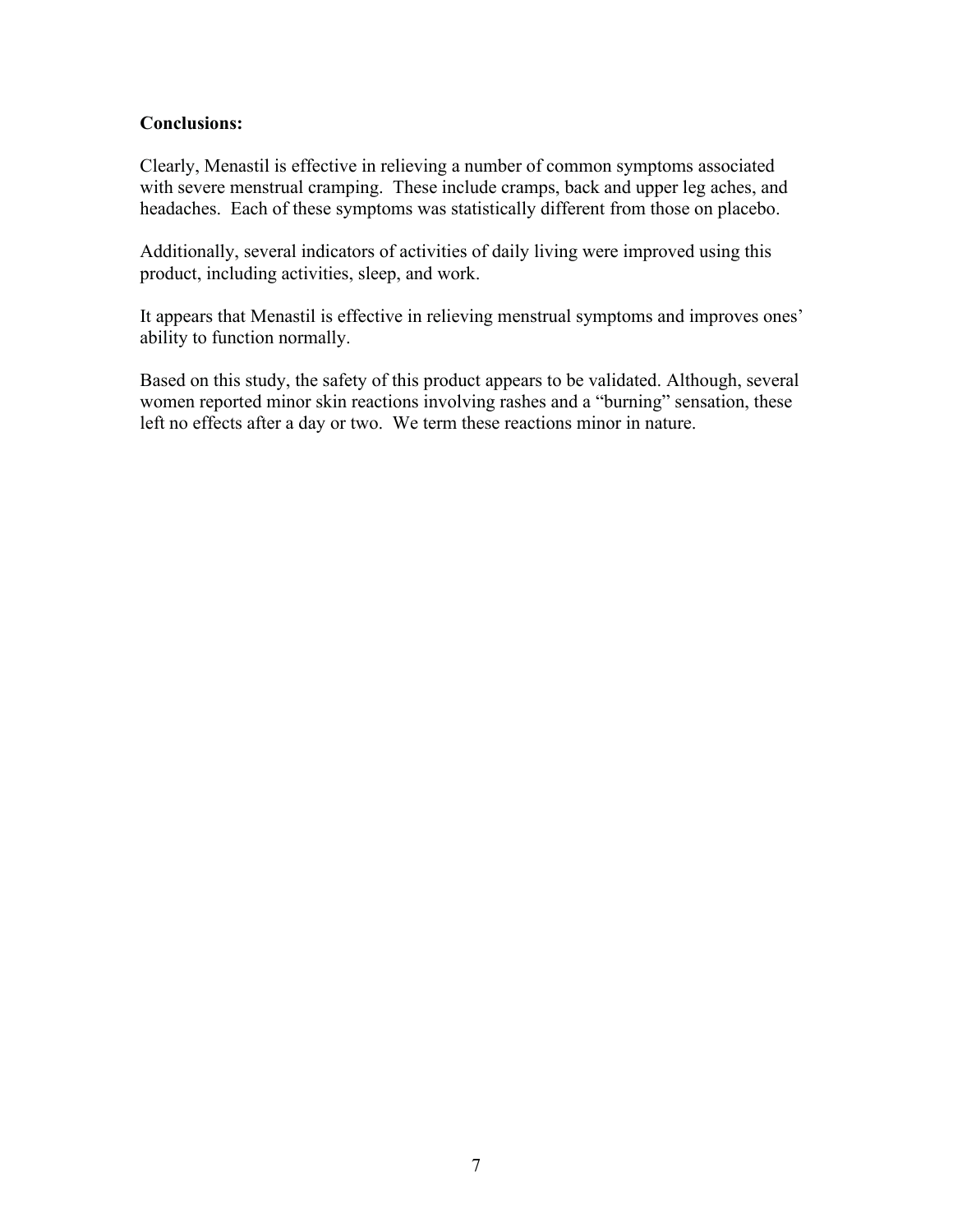#### Marshall-Blum LLC Menastil Intake Form

| Date: $\frac{1}{\sqrt{2}}$      |  | $ID#$ <sub>______________</sub> |  |  |
|---------------------------------|--|---------------------------------|--|--|
|                                 |  |                                 |  |  |
| First Name: Last Name Last Name |  |                                 |  |  |
|                                 |  |                                 |  |  |
|                                 |  |                                 |  |  |
|                                 |  |                                 |  |  |
|                                 |  |                                 |  |  |
| Message OK: Y Yes Y No          |  |                                 |  |  |
|                                 |  |                                 |  |  |
|                                 |  |                                 |  |  |

What will you be using this product for?

ϒ Menstrual Cramps

ϒ Regular Cramps

ϒ Aches and Pains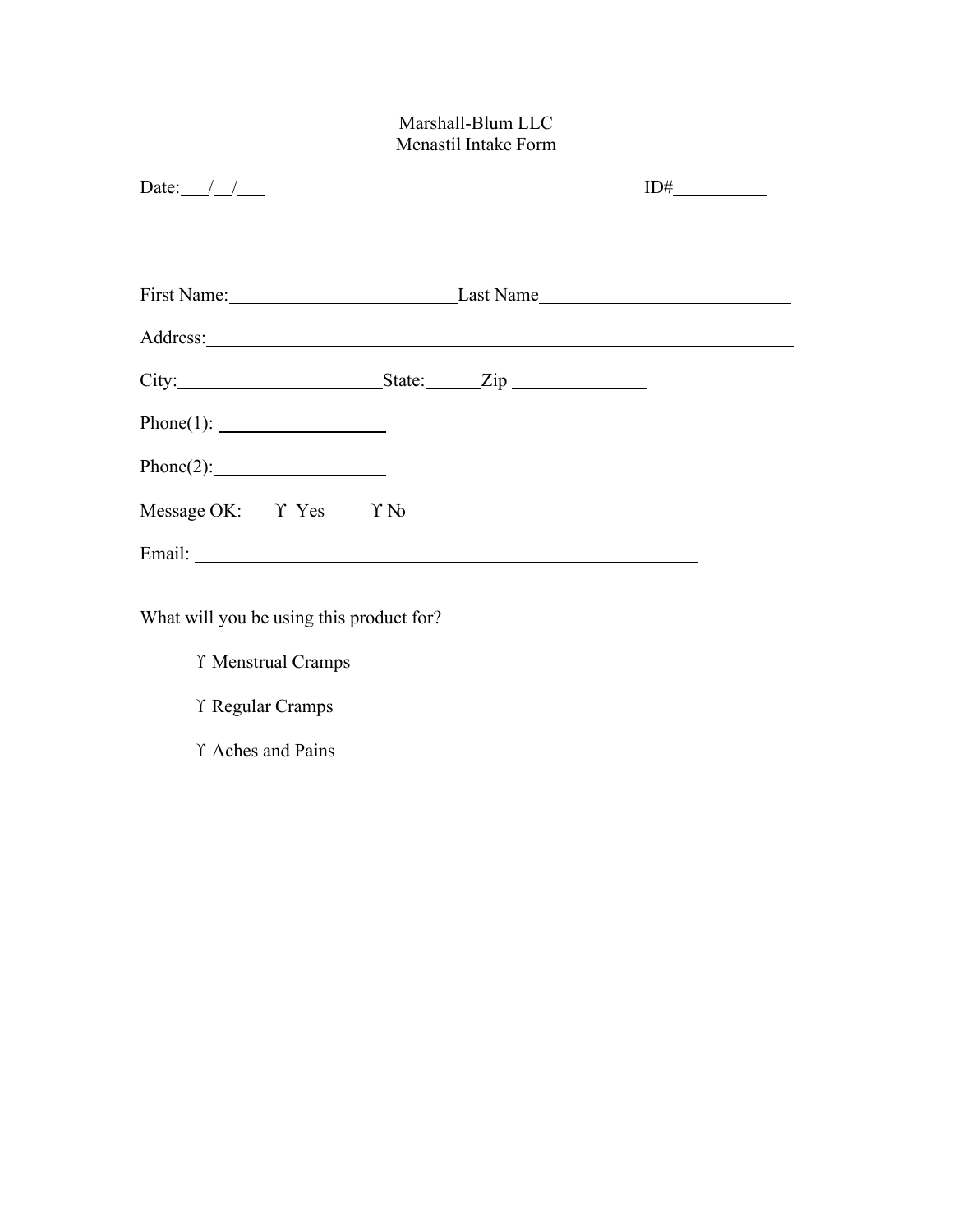#### **CONSENT TO BE A RESEARCH SUBJECT**

- **NAME OF STUDY:** Homeopathic Support for Menstrual Cramps, General Aches and General Pains: A Prospective, Randomized, Double-Masked Clinical Trial to Test the Efficacy and Short-Term Safety of Menastil™
- **STUDY INVESTIGATOR:** James M. Blum, PhD Marshall-Blum LLC Herbal Research Clinic 268 State Street Bangor, Maine 04401

#### **207-990-4963**

| <b>STUDY SPONSOR:</b> | <b>Atlantic Management Resources</b> |  |  |
|-----------------------|--------------------------------------|--|--|
|                       | Westborough, Massachusetts           |  |  |

#### **INTRODUCTION:**

You are being asked to take part in a research study. Before you decide to take part in this study, you will need to know about the risks and benefits so that you can make an informed decision. This process is known as informed consent. This consent form provides information about the study.

Your decision to take part in this study is up to you. You are free to choose whether you want to be in the study or not. If you decide to take part in this study, you will be asked to sign this form. Federal law requires proof of your agreement to be in this study.

Please read this consent form carefully. Do not hesitate to ask questions as needed about any information or words you do not understand so that you can make an informed decision about being in the study or not.

#### **WHY IS THIS STUDY BEING DONE?**

The purpose of this study is to test a homeopathic oil that is currently available on the market.

This study is designed to document the effectiveness (how well it works) and shortterms safety of Atlantic Management Resources' Menastil™ in relieving menstrual cramps, general aches and general pains.

MenastilTM contains: calendula, peppermint, rosemary, eucalyptus, orange, lemon and clary sage.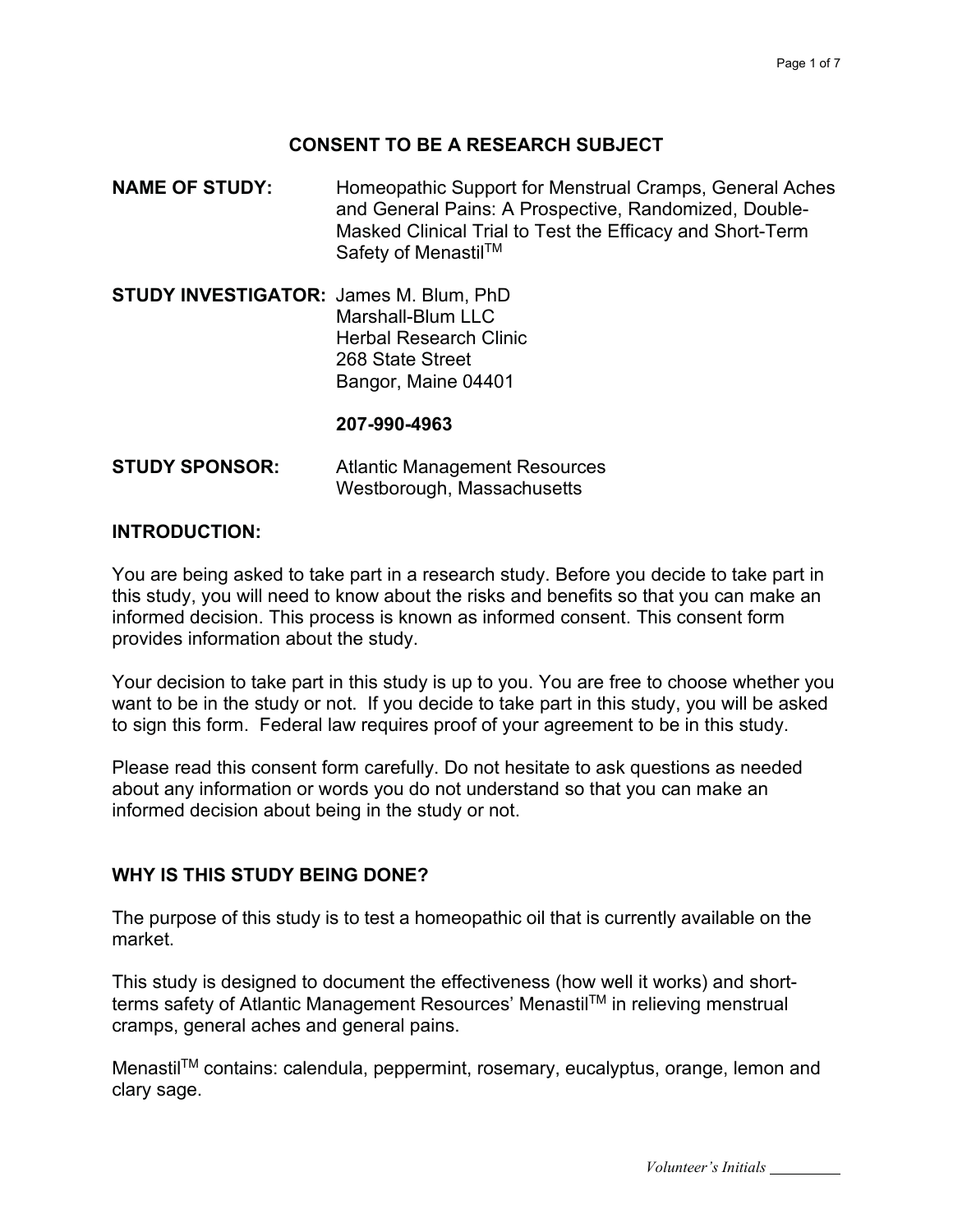#### **HOW LONG WILL I BE IN THE STUDY AND HOW MANY OTHERS ARE EXPECTED TO TAKE PART?**

Your part in this study may last up to 2 weeks. About 30 people are expected to enroll for menstrual cramps. An additional 30 people are expected to enroll for general aches and general pains combined.

#### **ARE THERE ANY CONDITIONS TO BE IN THE STUDY?**

There are conditions to be in this study, some of which are dependent upon a determination made by the study investigator or study staff.

You may **not take part** in this study if:

- you are not compliant with the testing and treatment regimens;
- you express problems with the treatment ingredients;
- you are under the age of 14;
- you are between the ages of 14 and 18 and your parent or legal guardian will not sign this consent form;
- you are over the age of 70;
- you have diseases of a moderate to severe nature in any of your organ systems. The study nurse will go over the specific medical conditions that might exclude you from taking part in this study;
- you have a history of severe disorders of the female reproductive system. Specifically, a diagnosis of endomitriosis (abnormal tissure growth within the lining of the uterus), or fibroids (type of non-cancerous tumor) (if you are enrolling for menstrual cramps only);
- you have irregular menstrual cycles (if you are enrolling for menstrual cramps only)
- you are nursing, pregnant, or are trying to become pregnant;

Please inform the nurse of your full medical history and your allergies during the initial interview, including any medicines you are currently taking, so that she can decide if you meet all of the conditions to be in the study and to decide if there are any safety concerns about you taking part.

If you take any new medicine while in the study, please tell the nurse before you start so that she can decide if it is one that should be avoided.

#### **WHAT WILL HAPPEN DURING THE STUDY?**

First, you will be interviewed to help the study staff decide if you meet all of the conditions to be in the study.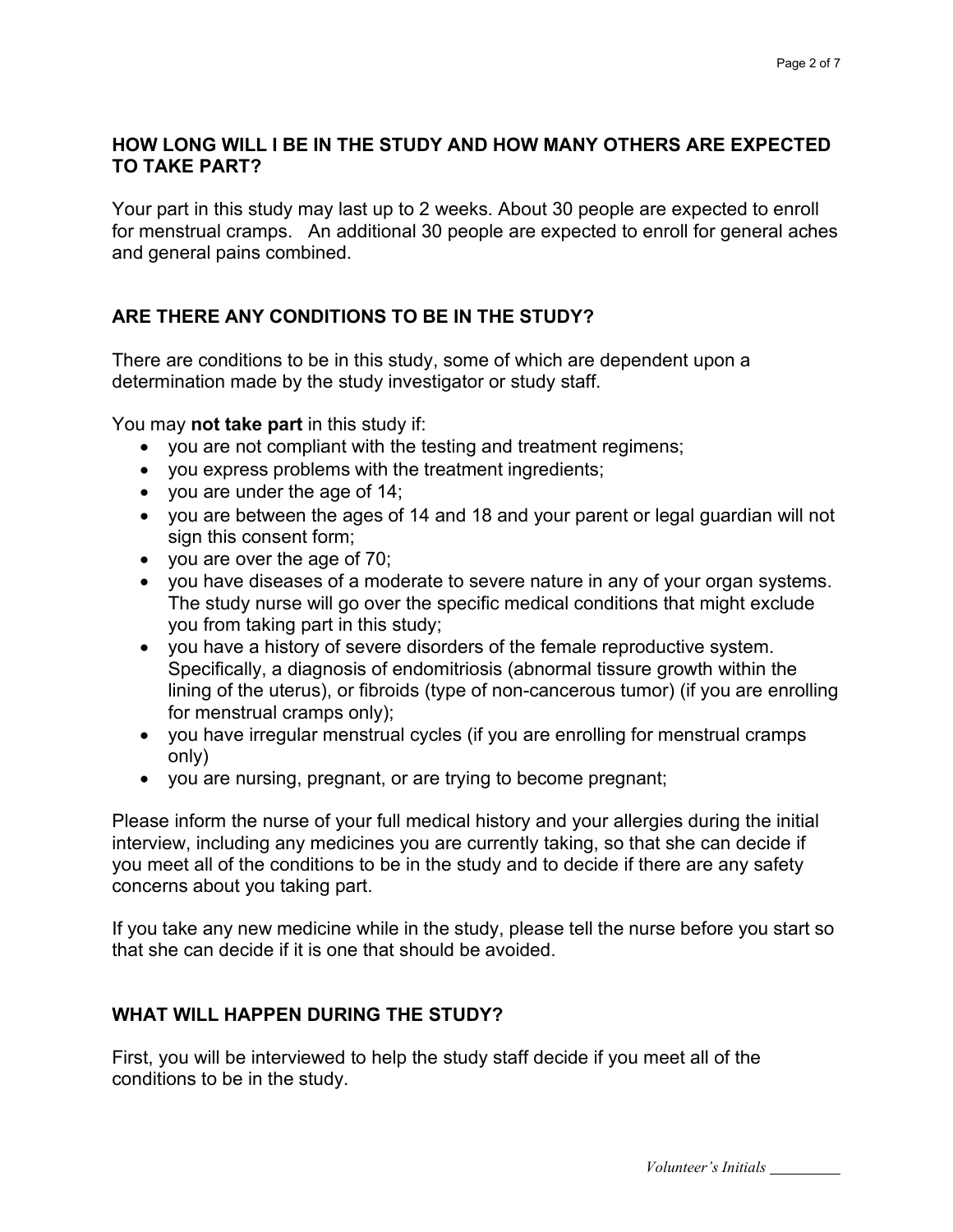You will have:

- questions asked about your medical history, including medications or herbal preparations you are currently taking;
- questions asked about your habits and living conditions;
- questions asked about your current condition and any treatments that you may have received.

Based upon this initial interview, if you qualify to take part in this study, you will be asked to sign this consent form if you agree to take part. You will then

- be asked to complete a Demographic Questionnaire;
- be given instructions on how and when to complete the Questionnaires;
- be given a supply of your assigned product and the Questionnaires to be completed and mailed back.

You will be randomly assigned, similar to flipping a coin, to receive either active product or a placebo (contains no active ingredients). You have a 67% chance of being assigned to treatment with the active product. Neither you, the study investigator, nor the study nurse will know if you are being treated with the active product.

You will be instructed on how to take the homeopathic oil. Please refer to the instruction sheet provided for specific instructions.

You will be required to fill out the Questionnaires and mail them back to gather data and ensure compliance.

During this study, you will follow the enclosed instructions and mail back the enclosed questionnaires when you are finished.

This will be your only office visit and you will not be required to take any more study product after you mail back the questionnaires. Your participation in this study will end at that time.

#### **WHAT ARE THE POSSIBLE RISKS OF THE STUDY?**

There is always some chance that you will react to ingesting a new substance. However, the ingredients in this product have been well studied and the incidence of side effects is low.

There may be side effects that are not known at this time. You should inform the study staff immediately if you experience any side effects.

Please openly discuss with the study staff throughout this study your questions or concerns so that any and all issues can be dealt with properly and fully.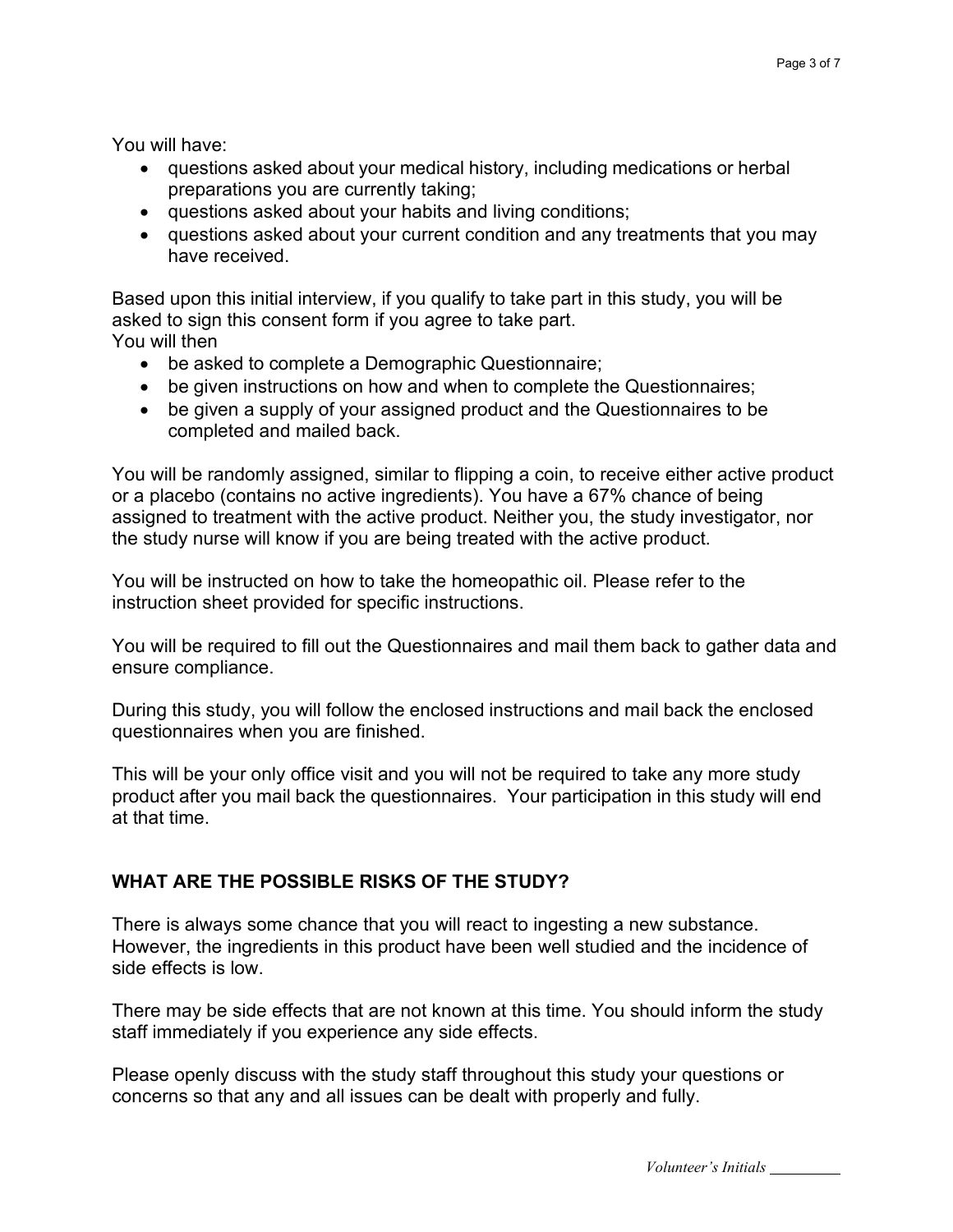#### **WHAT ARE THE POSSIBLE BENEFITS OF TAKING PART IN THE STUDY?**

It is possible that you may find a way to permanently and successfully reduce your pain associated with menstrual cramps, general aches or general pains.

However, there is no guarantee you will benefit at all from taking the homeopathic oil.

#### **WHOM SHOULD I CALL IF I HAVE QUESTIONS?**

If a study related problem should occur, or if you have any questions at any time about the study, contact James M. Blum Ph.D., at Marshall-Blum LLC, 268 State Street, Bangor, ME 04401; phone: 1-207-990-4963.

#### **ARE THERE OTHER OPTIONS I MAY CHOOSE?**

You must view your part in this study as research and not providing routine treatment for pain from menstrual cramps, general aches and general pains.

There are other treatments available for these types of pain. You should consult your personal doctor about which available options are best for you.

#### **HOW WILL THE INFORMATION COLLECTED BE KEPT PRIVATE?**

Any information gathered for this project that can identify you will be kept strictly private. We at Marshall-Blum LLC take careful measures to protect patient privacy.

However, Marshall-Blum LLC may be required by law to make known certain records. It is possible that representatives of the United States Department of Health and Human Services, the United States Food and Drug Administration, Atlantic Management Resources or other federal or state government agencies may look at and/or copy your research records in the course of carrying out their duties. If your record is inspected or copied, Marshall-Blum LLC will use reasonable efforts to protect your privacy and the privacy of any medical information. Because of the need to release information to these parties, complete privacy cannot be promised.

The information gathered in this study may be published in scientific magazines, presented at scientific meetings, or used by Atlantic Management Resources in marketing this product, but your identity will not be revealed.

#### **WHAT HAPPENS IF I AM INJURED AS A RESULT OF TAKING PART IN THE STUDY?**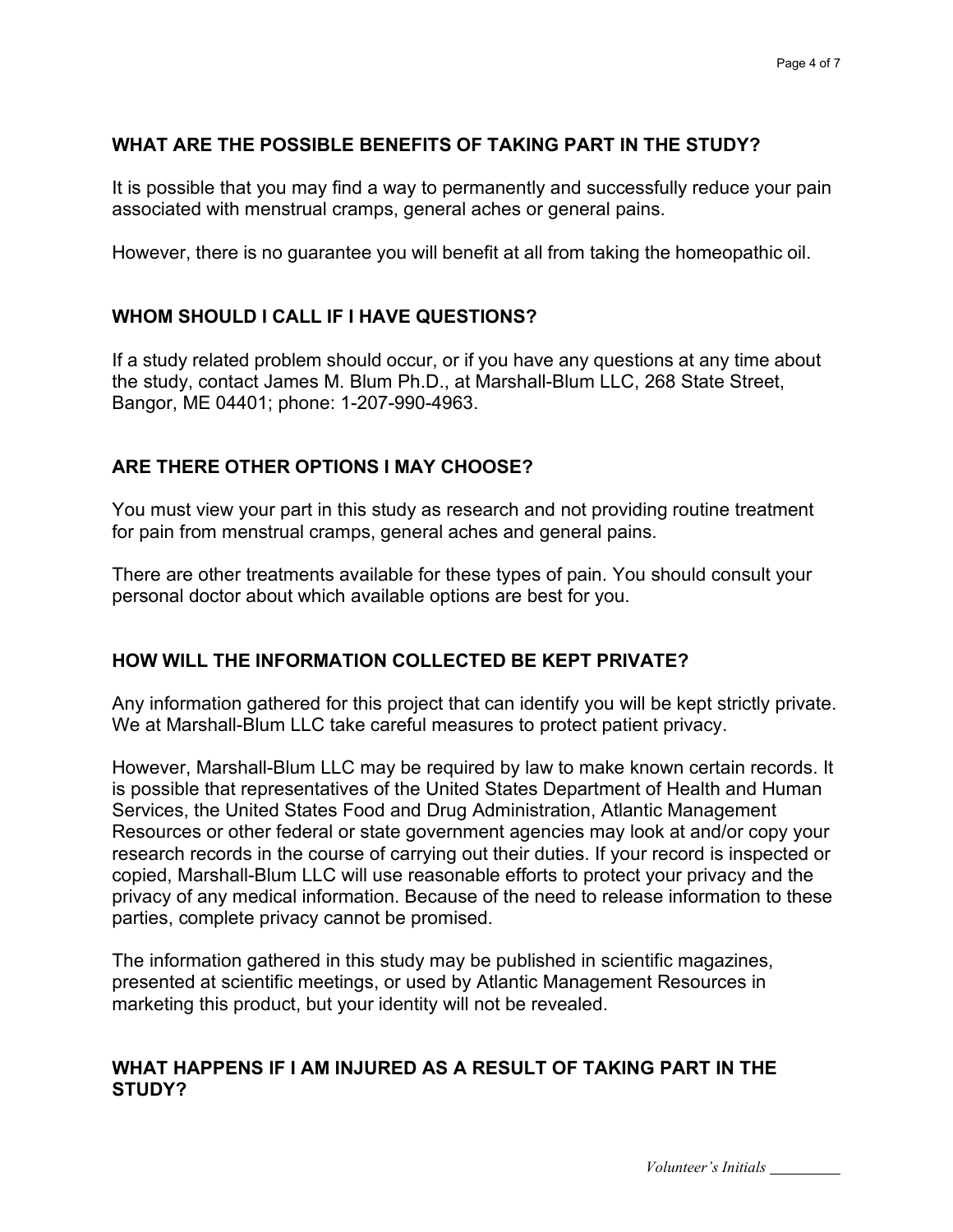#### **No provisions have been made for the treatment of injuries directly related to taking Atlantic Management Resources' MenastilTM or for payment of medical expenses for such treatment.**

Atlantic Management Resources, the study sponsor, will not pay for treatment of preexisting conditions or for any treatment of conditions arising after the study. Also, you will not receive money for wages because of lost time at your work place or due to any psychological stress.

This statement does not stop you from getting legal help.

#### **WILL BEING IN THE STUDY COST ME ANYTHING?**

All study related visits and study product will be provided to you at no cost.

#### **CAN I REFUSE TO BE IN THE STUDY, QUIT LATER OR BE ASKED TO LEAVE THE STUDY?**

Your decision to be in this study is up to you. You can choose not to take part in the study, or you can quit at any time. If you do not want to be in the study, or if you leave the study, there will be no punishment or loss of benefits.

#### **If you wish to leave the study, please tell the study investigator or study nurse.**

The study investigator, James M. Blum, PhD, or Atlantic Management Resources, the study sponsor, may stop this study, or you being a part of it at any time for any reason without your consent. If this happens, it might be for any of the following reasons:

- You have a bad reaction to the active product
- The study is canceled
- You do not follow the study directions

The study investigator will also tell you about any new information learned during the course of this study that might cause you to change your mind about taking part in the study.

#### **FINANCIAL DISCLOSURE:**

The persons conducting the research and/or the institution will be paid for subject enrollment, record keeping, administrative services, and any other customary research services provided. You are free to ask about this payment.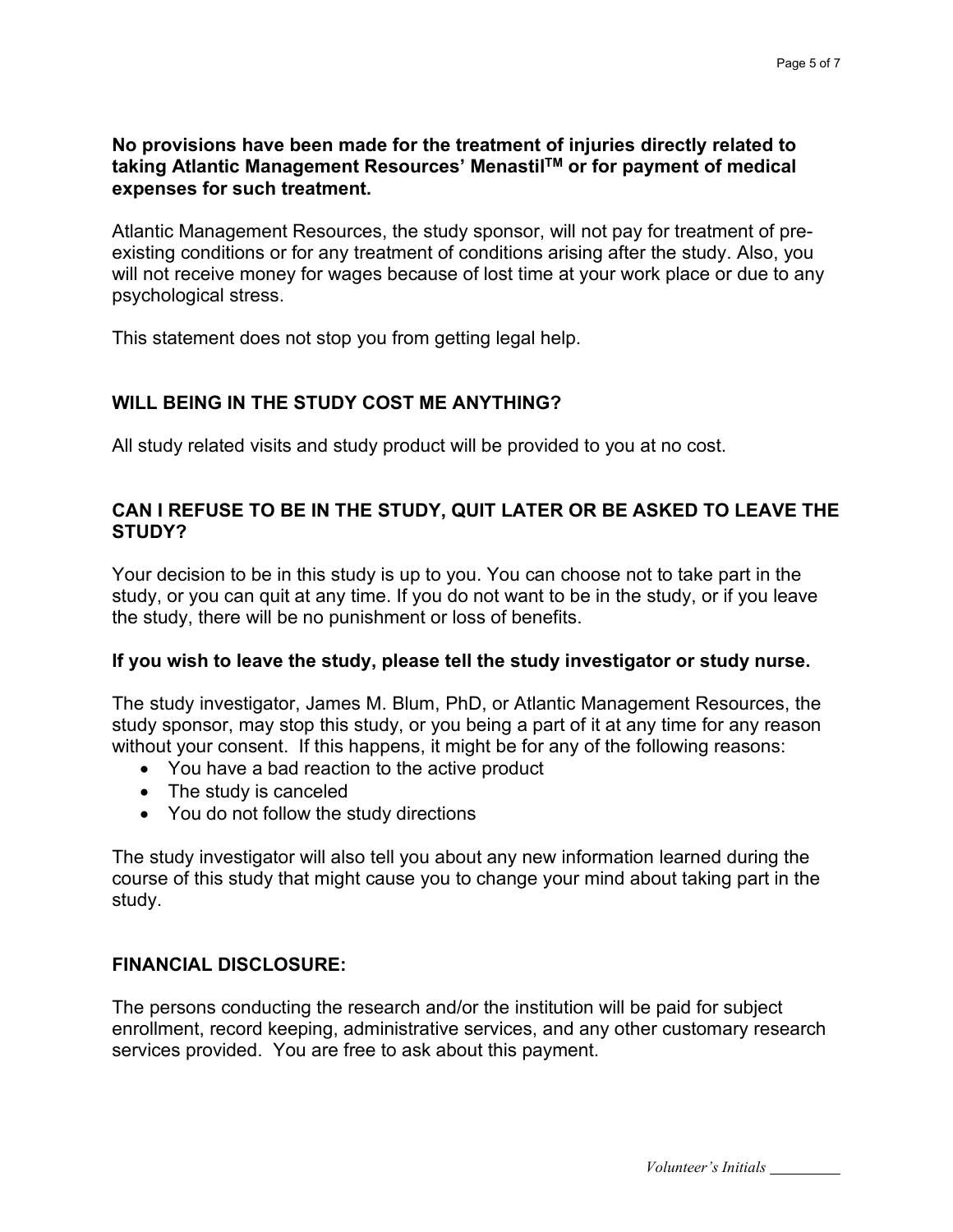#### **AGREEMENT TO BE IN THE STUDY:**

To become a part of this study, you or your legally authorized representative must sign this consent form. By signing this consent form you are confirming the following:

- All oral and written information and discussions about the study were in a language that you understood.
- The purpose and nature of the study, its expected length, the procedures that will be done, all reasonable foreseeable risks and discomforts, and benefits were explained to you and you had time to think about them.
- All of your questions have been answered to your satisfaction. If you did not understand any of the words, you asked the study investigator or a staff member to explain them to you.
- You freely agree to be part of this study, to follow the study directions, and to provide necessary information to the staff members, as requested.
- You know that you may freely choose to stop being a part of this study at any time without having to give a reason and without affecting your medical care.
- You know that by signing this consent form you are not giving up any legal rights you may have as a participant in a research study.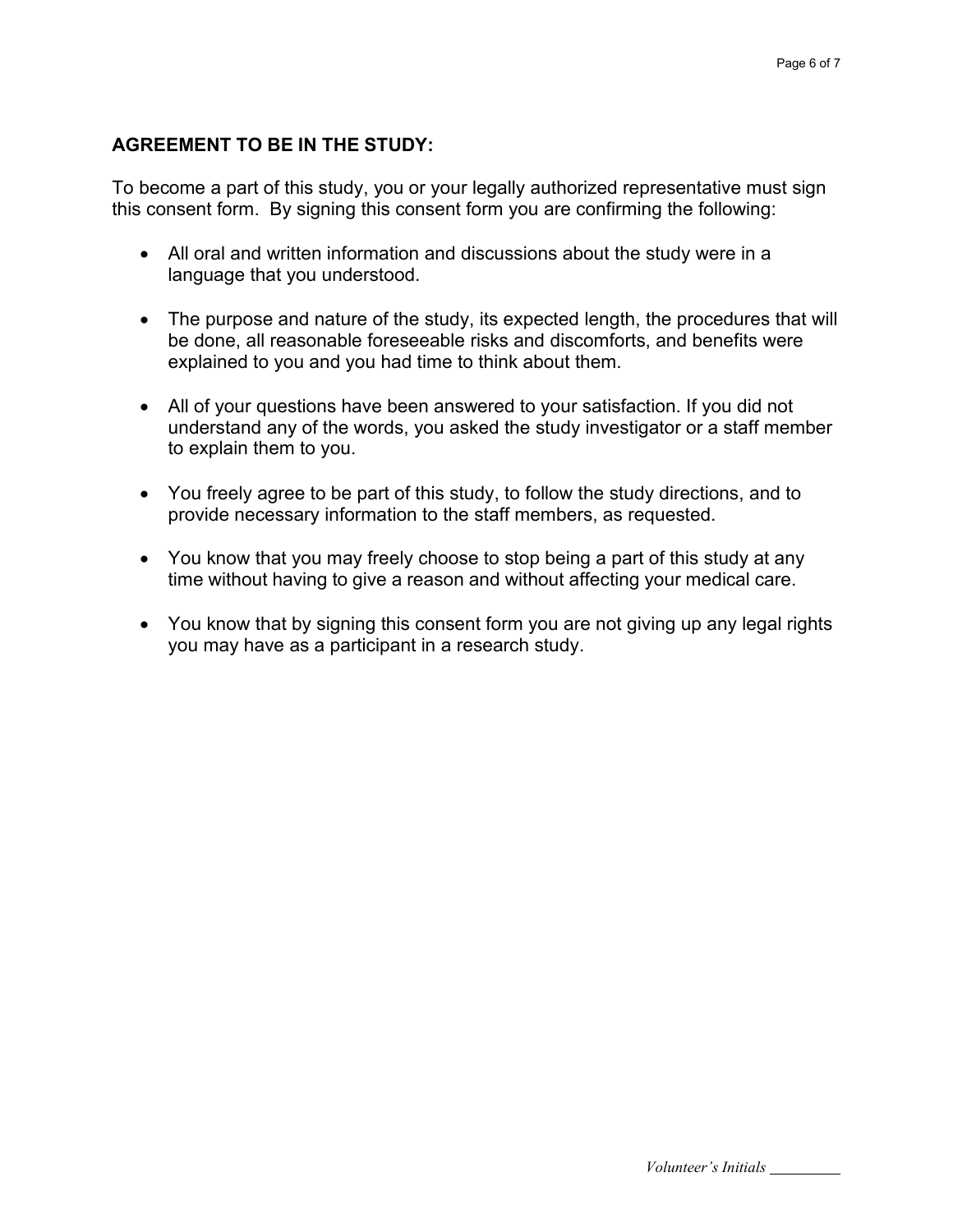Volunteer's Name (Printed)

**Please write in the date when you sign your name.**

| Signature of Volunteer or Authorized Representative                          | Date |
|------------------------------------------------------------------------------|------|
| <b>Signature of Person Actually Explaining Consent</b>                       | Date |
| Signature of Study Investigator (if not sign above)                          | Date |
| Signature of Impartial Witness<br>(if person giving the consent cannot read) | Date |

**You will receive a signed copy of this consent form to keep for yourself.**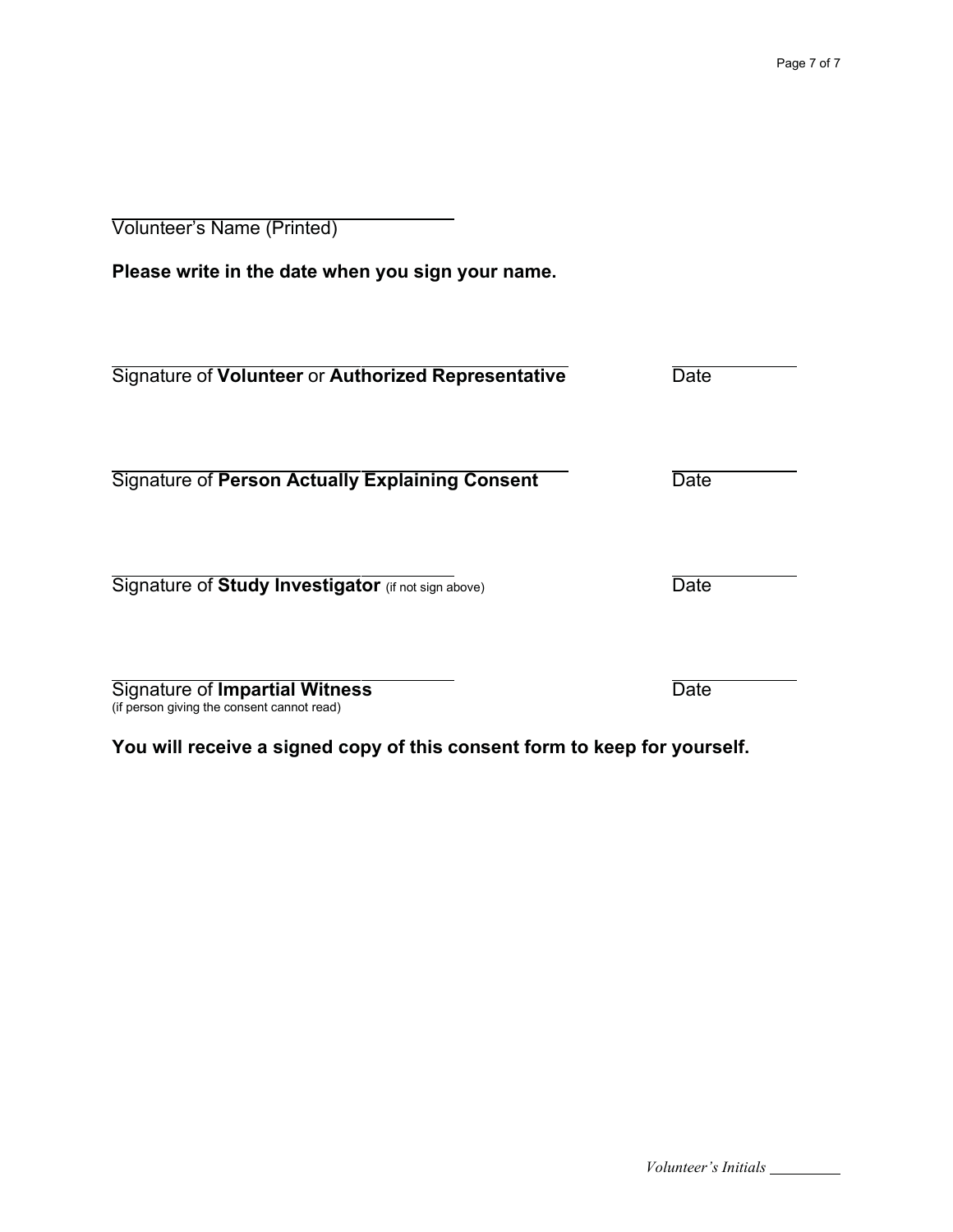#### **Demographic Form Marshall-Blum, LLC**

| $- - - - -$ |  |
|-------------|--|
|             |  |

Date: / / / ID#:

**This survey asks you general demographic questions. It is intended to give us a snapshot of the population that is in this study. All information is strictly confidential and is presented in a cumulative summarized form. We greatly appreciate your help and cooperation in this matter.**

**Please answer every question by marking one box. If you are unsure about an answer, please give the best answer you can. If you feel uncomfortable answering a question, please skip that question and move to the next one.**

**1. Please select the appropriate gender category:** 1.  $\circledcirc$  Male 2.  $\circledcirc$  Female **2. Your current age is:** years **3. Please select your ethnic origin:** 1.  $\circled{A}$  Asian or Pacific Islander 4.  $\circled{A}$  Native American or Alaskan Native 2.  $\circledcirc$  Black 5.  $\circledcirc$  White 3.  $\circled{}$  Hispanic 6.  $\circled{}$  Other, please specify: 4. **Your current weight is approximately:** pounds 5. **Your height is approximately: (feet and inches):** ft / inches **6. Please indicate the category that best describes your current occupation/homemaking status:** 1.  $\circledcirc$  clerical 2.  $\circledcirc$  craftsperson/technical 3.  $\circledcirc$  homemaker 4.  $\circledcirc$  management 5. 9 military 6. 9 professional 7. 9 retired 8. 9 self-employed 9. 9 service industry 10. 9 student 11. 9 teaching 12. 9 not working 12. **9 Details or Other, please specify:** 

#### **7. In the above mentioned jobs / duties, do you work:**

- 1. **9.36 hours or More**
- 2. **9 Less than 36 hours**
- 3. **9 Not Applicable**

#### **8. Please indicate the category that best represents your total annual household income (all sources), before taxes:**

- 1.  $\circledcirc$  Under \$20,000 0 4.  $\circledcirc$  \$60,000 and under \$80,0000 2.  $\circ$  \$20,000 and under \$40,000 5.  $\circ$  \$80,000 and under \$100,000 3.  $\circ$  \$40,000 and under \$60,000 6.  $\circ$  \$100,000 and above
	-
	- *Continued on back*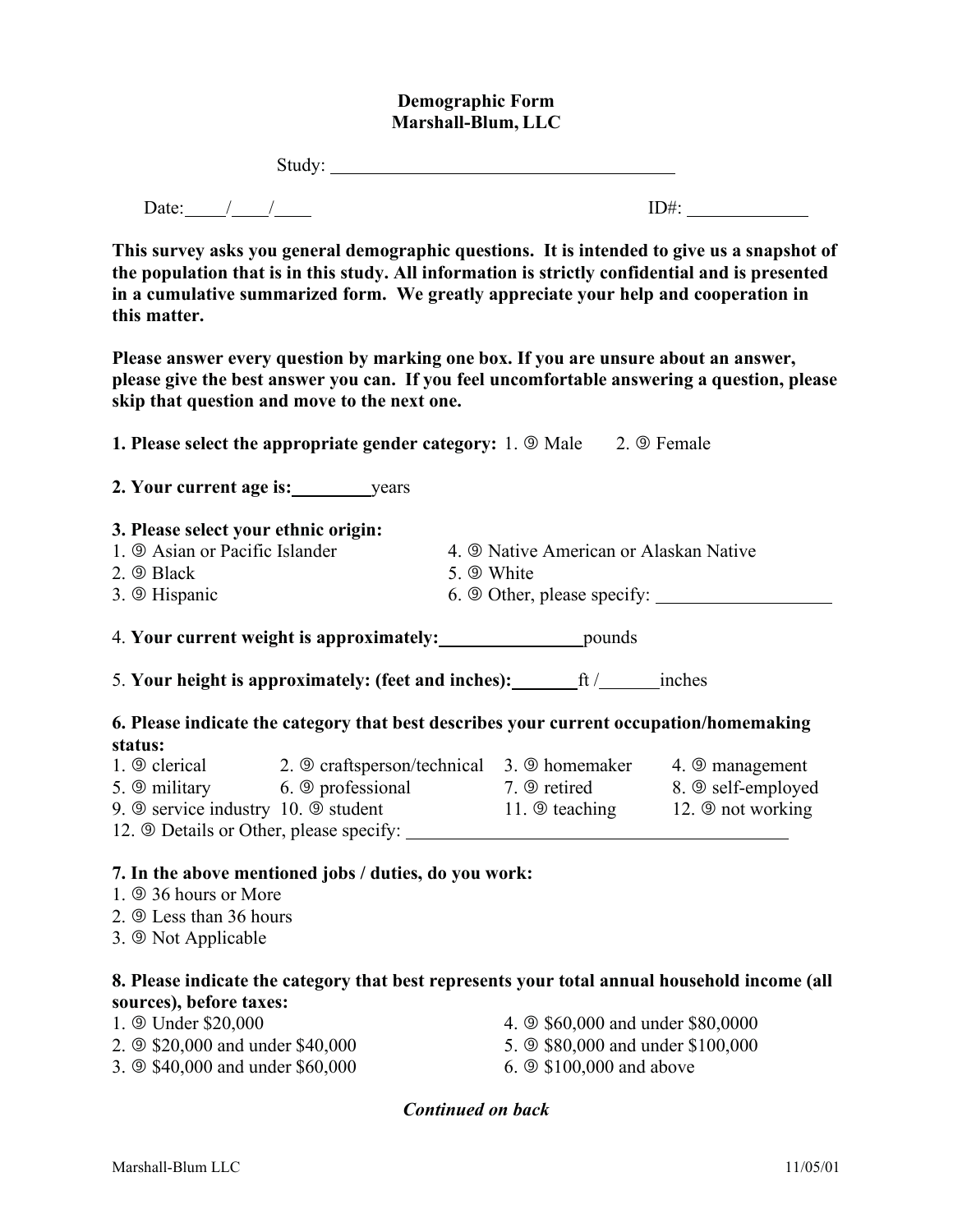| 1.⑤1 | 2.②2 | 3.093 | $4. \circledcirc 4$ | 5. $@$ 5-6 | $6. \circledcirc 7$ or more |
|------|------|-------|---------------------|------------|-----------------------------|
|------|------|-------|---------------------|------------|-----------------------------|

#### **10. How many people under 18 years old live in your household?**

 $1. \circledcirc 0$  2.  $\circledcirc 1$  3.  $\circledcirc 2$  4.  $\circledcirc 3$  5.  $\circledcirc 4$  6.  $\circledcirc 5$  or more

#### **11. Please indicate the highest level of education that you have achieved?**

- 1. **9 Did not graduate from High School**
- 2. Graduated High School
- 3. **9 Some college or vocational training or Associate Degree**
- 4. **9 Bachelor Degree and/or Some-Post-Graduate**
- 5. Graduate Degree
- 6. Doctorate or Professional Degree

#### **12. Please indicate your current smoking status?**

- $0.$   $\circled{}$  I have never smoked
- 1.  $\circledcirc$  No, I quit in the last two years
- 2.  $\circledcirc$  No, I quit more than two years ago
- 3.  $\circled{9}$  Yes, I smoke less than 1 pack a day
- 4.  $\circled{9}$  Yes, I smoke one pack or more a day

#### *13.* **If an alcoholic drink is defined as: one bottle/can of beer equals one glass of wine equals one ounce of hard liquor**, *how may drinks do you consume in an average week:*

| 0. 9 None 1. 9 average less than 1 2. 9 1-2 3. 9 3-4 4. 9 5-6 5. 9 7-8 |  |  |
|------------------------------------------------------------------------|--|--|
| 6. $\circledcirc$ 9-10 7. $\circledcirc$ more than 10                  |  |  |

#### **14. How many times each week do you exercise?**

| 1. $\circledcirc$ Less than 1 | 2. 9 1-2                    | $3. \circled{9}$ 3-4 | 4. $\circled{9}$ 5-6 |
|-------------------------------|-----------------------------|----------------------|----------------------|
| $5. \circledcirc 7-8$         | $6. \circledcirc$ 9 or more |                      |                      |

#### **15. In general, would you say your health is:**

|  | 1. 9 Excellent | 2. <b>Wery Good</b> | $3. \circledcirc$ Good | $4. \circledcirc$ Fair | 5. <b>9 Poor</b> |
|--|----------------|---------------------|------------------------|------------------------|------------------|
|--|----------------|---------------------|------------------------|------------------------|------------------|

#### **16. Do you use vitamin supplements?**

 $1. \circledcirc$  Yes  $0. \circledcirc$  No  $2. \circledcirc$  Sometimes

### **17. Do** you use herbal supplements?<br>**1. 9** Yes **0. 9** No

 $1. \circledcirc$  No 2.  $\circledcirc$  Sometimes

#### **18. Do you use any non-physician practitioners for your medical care?**

 $1. \circledcirc$  Yes  $0. \circledcirc$  No  $2. \circledcirc$  Sometimes

#### *END – Thank you for your participation*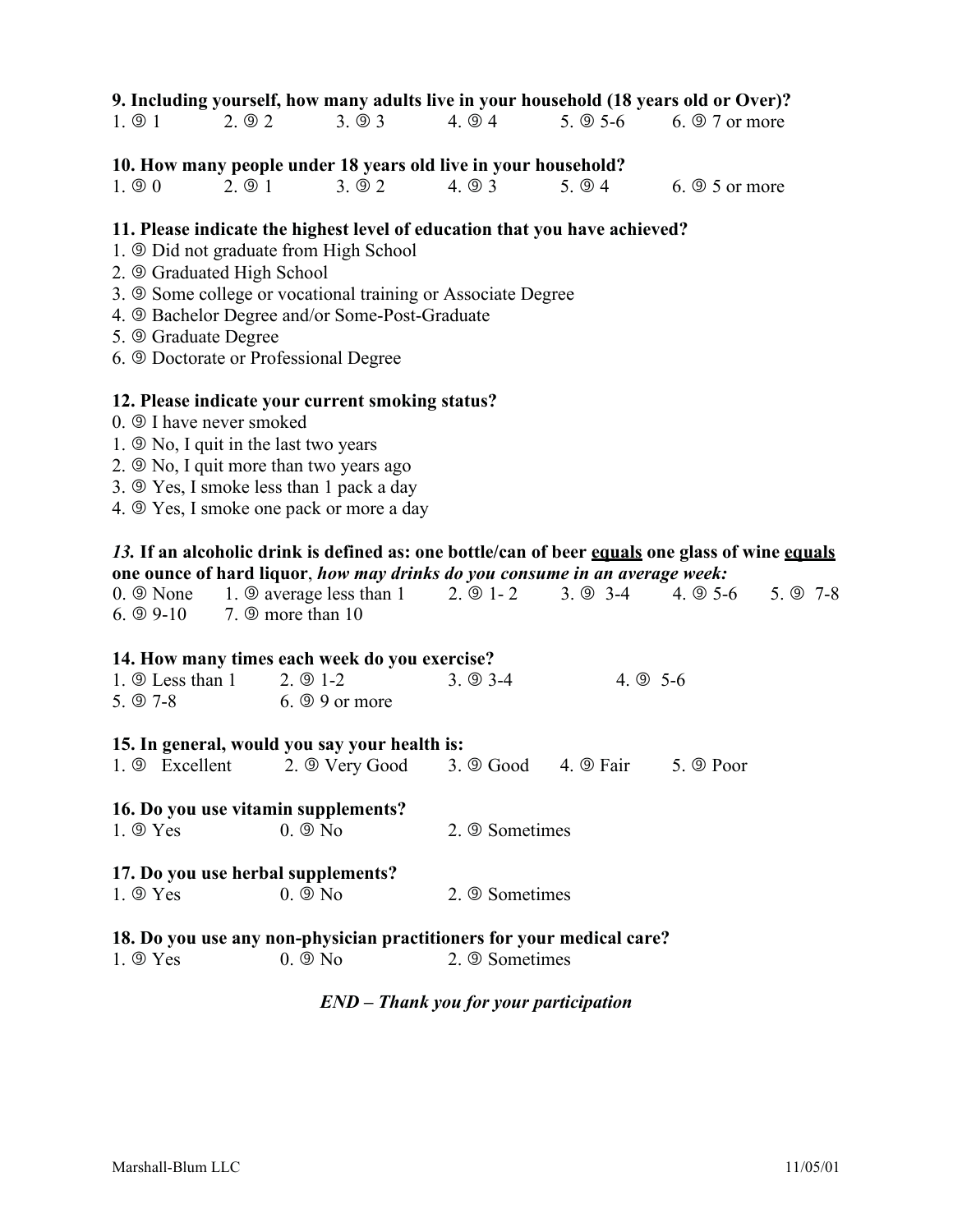#### **Menstrual Survey Symptom Severity Scale Items and Applicable SF36 Questions Marshall-Blum, LLC**

Date: / / ID#:

**Directions: Please write in the appropriate space, on the scale below, your rating for the 12 symptoms before each time (episode) that you use the oil and within (1) one hour after using the oil.**

 $1 = Not Present$   $2 = Slight$   $3 = Moderate$   $4 = Severe$   $5 = Very Severe$ 

| Symptom:                          | <b>Episode 1</b> |             |            | <b>Episode 2</b> | <b>Episode 3</b> |             | <b>Episode 4</b> |             |
|-----------------------------------|------------------|-------------|------------|------------------|------------------|-------------|------------------|-------------|
|                                   | <b>Pre</b>       | <b>Post</b> | <b>Pre</b> | <b>Post</b>      | <b>Pre</b>       | <b>Post</b> | <b>Pre</b>       | <b>Post</b> |
| 1. Cramps                         |                  |             |            |                  |                  |             |                  |             |
| 2. Abdominal pain                 |                  |             |            |                  |                  |             |                  |             |
| 3. Nausea / Vomiting              |                  |             |            |                  |                  |             |                  |             |
| 4. Diarrhea                       |                  |             |            |                  |                  |             |                  |             |
| 5. Headache                       |                  |             |            |                  |                  |             |                  |             |
| 6. Backache                       |                  |             |            |                  |                  |             |                  |             |
| 7. Leg ache                       |                  |             |            |                  |                  |             |                  |             |
| 8. General aching                 |                  |             |            |                  |                  |             |                  |             |
| 9. Dizziness                      |                  |             |            |                  |                  |             |                  |             |
| 10. Weakness                      |                  |             |            |                  |                  |             |                  |             |
| 11. Depression                    |                  |             |            |                  |                  |             |                  |             |
| 12. Irritability / Mood<br>Swings |                  |             |            |                  |                  |             |                  |             |

**For the following questions, please tell us how much your menstrual period limits your level of participation in the following activities at the same times as above. Please use the following scale.**

|  |  | $1 = No$ limitations $2 = Minor$ limitations $3 = Substantial$ limitations $4 = Severe$ limitations |  |
|--|--|-----------------------------------------------------------------------------------------------------|--|
|  |  |                                                                                                     |  |

| <b>Limitations secondary</b><br>to menstrual<br>discomfort: |            | Episode 1   |            | <b>Episode 2</b> | <b>Episode 3</b> |             |            | <b>Episode 4</b> |
|-------------------------------------------------------------|------------|-------------|------------|------------------|------------------|-------------|------------|------------------|
| 16. Moderate<br>activities*                                 | <b>Pre</b> | <b>Post</b> | <b>Pre</b> | <b>Post</b>      | <b>Pre</b>       | <b>Post</b> | <b>Pre</b> | <b>Post</b>      |
| 17. Sleep                                                   |            |             |            |                  |                  |             |            |                  |
| 18. ADL**                                                   |            |             |            |                  |                  |             |            |                  |
| 19. Work/School                                             |            |             |            |                  |                  |             |            |                  |

*\*Moderate activities include moving a table, pushing a vacuum cleaner, bowling, or playing golf.*

*\*\*ADL=Activities of Daily Living (example: eating, bathing, getting dressed)*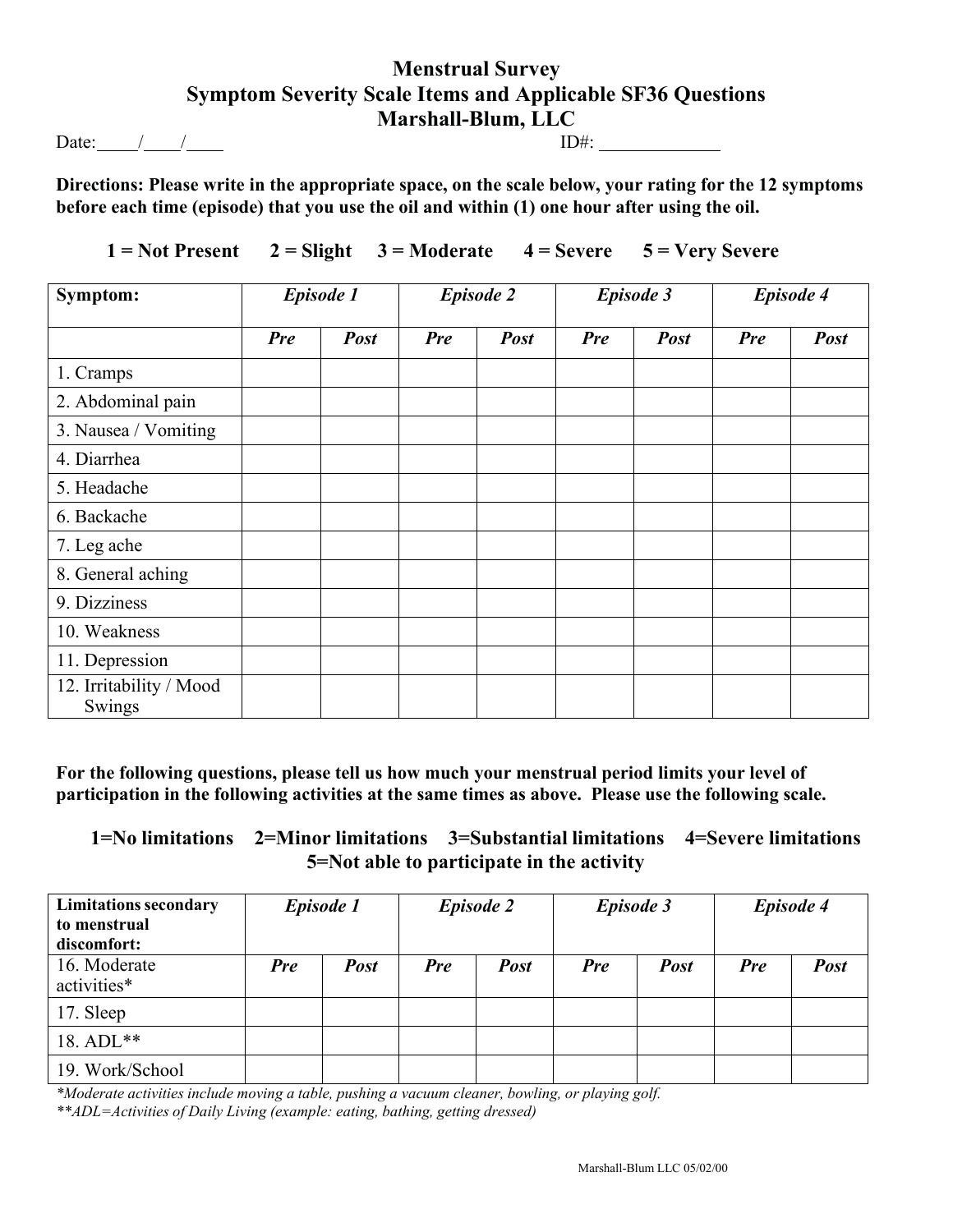#### **Menastil Satisfaction Questionaire Marshall-Blum LLC**

#### **Fill this out after you have used the Menastil product for both episodes.**

| 1. How do you feel about the effectiveness of the product you've been taking?                                                                                                    |
|----------------------------------------------------------------------------------------------------------------------------------------------------------------------------------|
| 1. very positive 2. positive 3. neutral 4. negative 5. very negative                                                                                                             |
| 2. Would you recommend this product to a friend?<br>1. yes 0. no 2. not certain                                                                                                  |
| 3. Have you used products for a similar purpose?                                                                                                                                 |
| 0. no<br>1. yes                                                                                                                                                                  |
|                                                                                                                                                                                  |
| If yes how does this product compare?                                                                                                                                            |
| 4. How pleasant was the fragrance or odor of the product?<br>1. very pleasant 2. pleasant 3. neutral 4. unpleasant 5. very unpleasant                                            |
| 5. How easy is it to use the product?                                                                                                                                            |
| 1. very easy 2. easy 3. neutral 4. difficult 5. very difficult                                                                                                                   |
| 6. How do you feel about the oil application of the product?<br>1. I like the oil application 3. I don't like it<br>$\overline{11}$<br>2. It's $OK$<br>4. I really don't like it |
|                                                                                                                                                                                  |

If you didn't like the oil application, how would you change it?

7. Have you noticed any unexpected effects from the product?

Is there anything else you would like to tell us about your use of this product?

Thank you for completing this survey.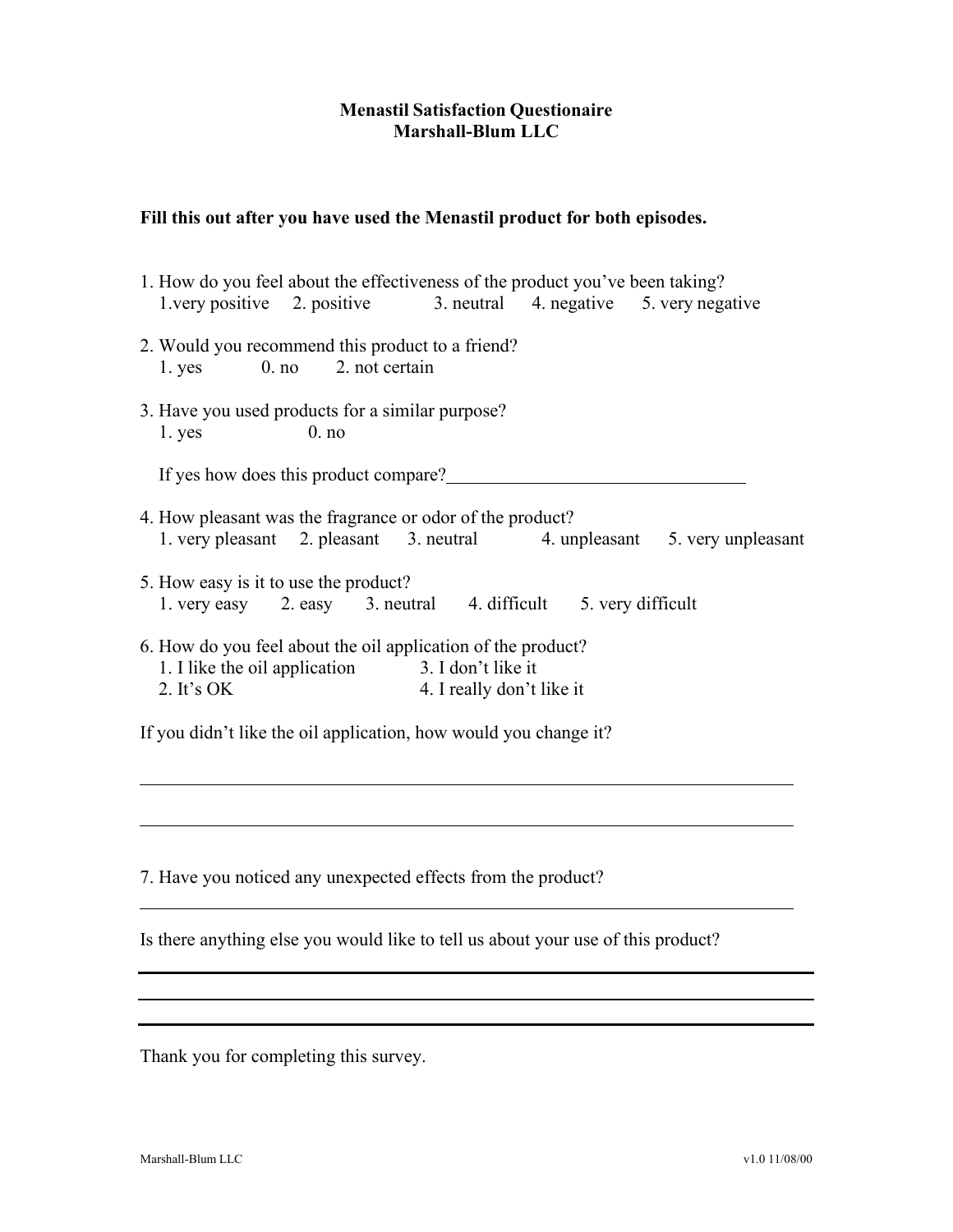

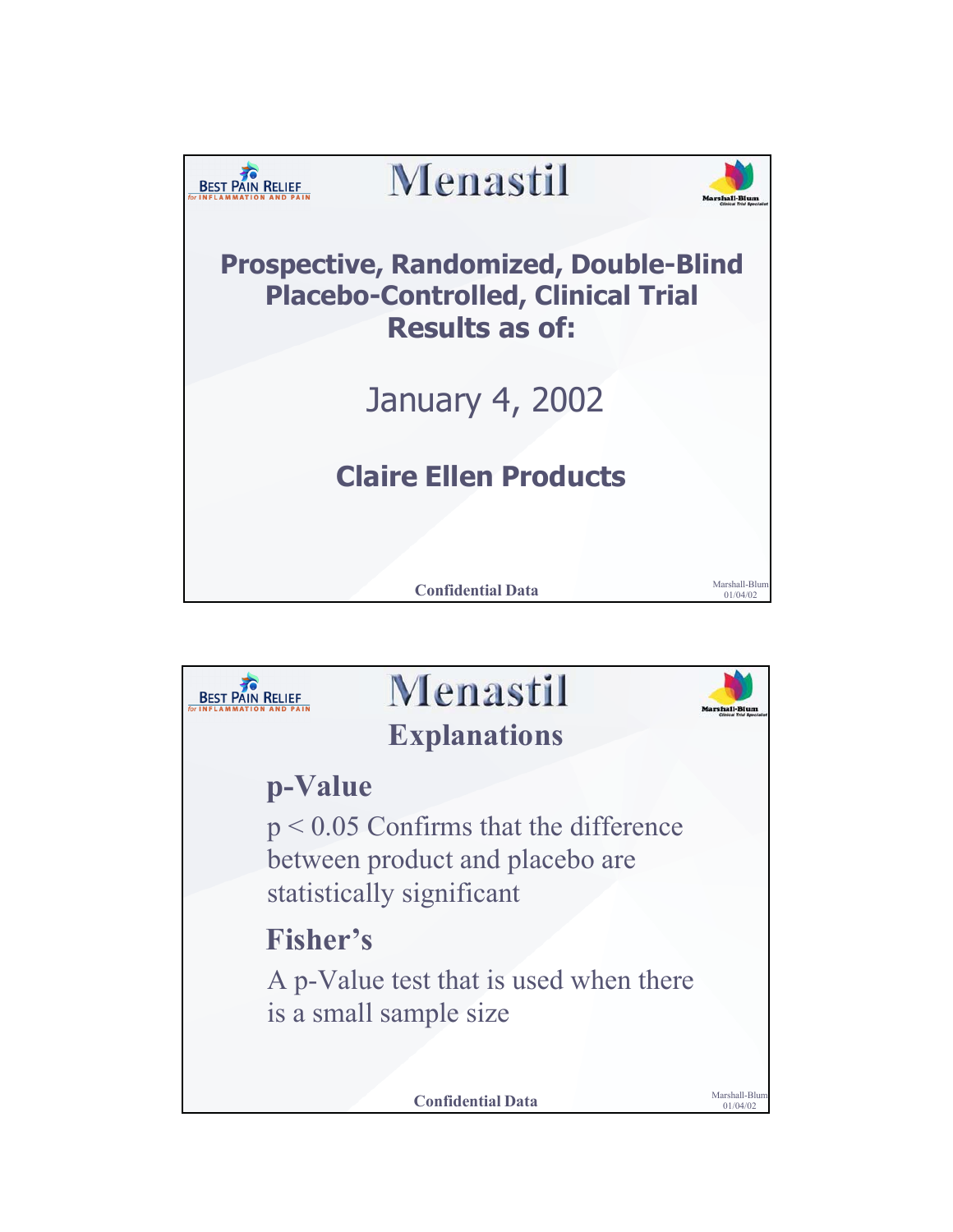

|                                                                                                                            | Menastil        |                          |                  |                           |  |  |  |  |
|----------------------------------------------------------------------------------------------------------------------------|-----------------|--------------------------|------------------|---------------------------|--|--|--|--|
| <b>Cumulative</b><br>Key: Reduction of Menstrual Cramps                                                                    |                 |                          |                  |                           |  |  |  |  |
| Placebo; $(n=14)$ : 14 subjects completed the placebo phase<br>Product; $(n=26)$ : 26 subjects completed the product phase |                 |                          |                  |                           |  |  |  |  |
|                                                                                                                            | Some            |                          | 1 or more points |                           |  |  |  |  |
|                                                                                                                            | Significant     |                          | 2 or more points |                           |  |  |  |  |
|                                                                                                                            | <b>Dramatic</b> |                          | 3 or more points |                           |  |  |  |  |
| * 5-Point Scale<br>* 4- Point Improvement = Max Possible<br>* Based on Initial Response                                    |                 |                          |                  |                           |  |  |  |  |
|                                                                                                                            |                 | <b>Confidential Data</b> |                  | Marshall-Blum<br>01/04/02 |  |  |  |  |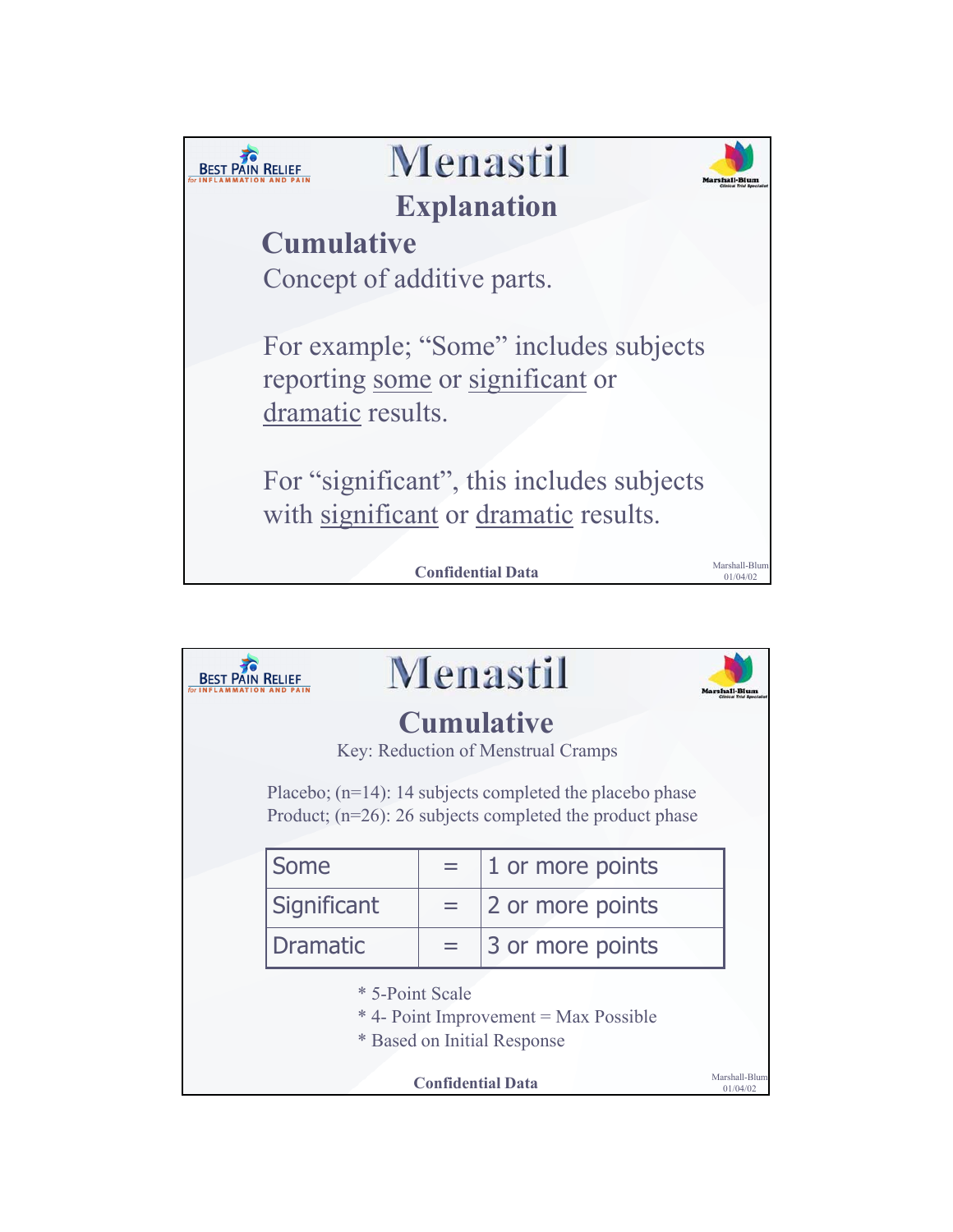

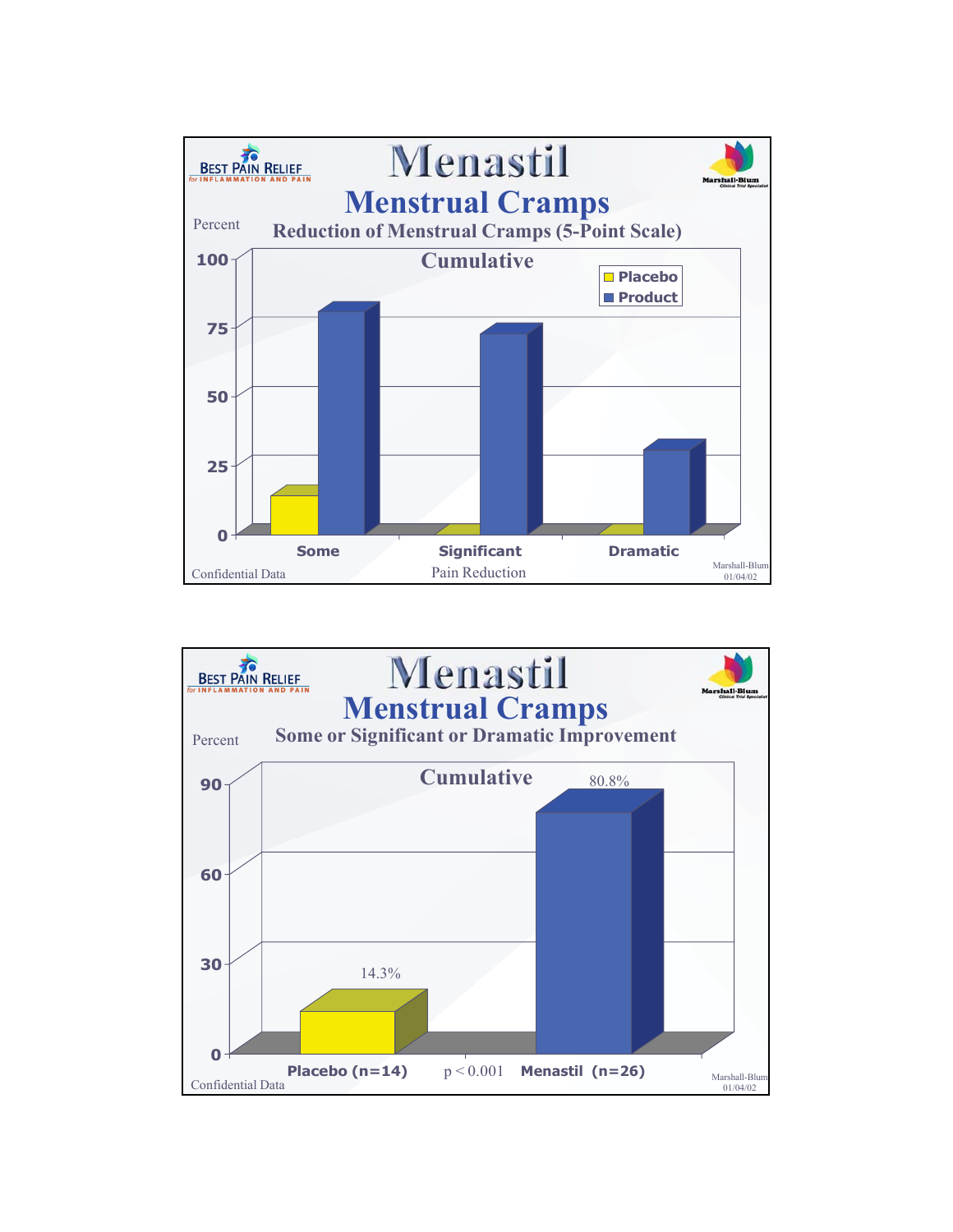

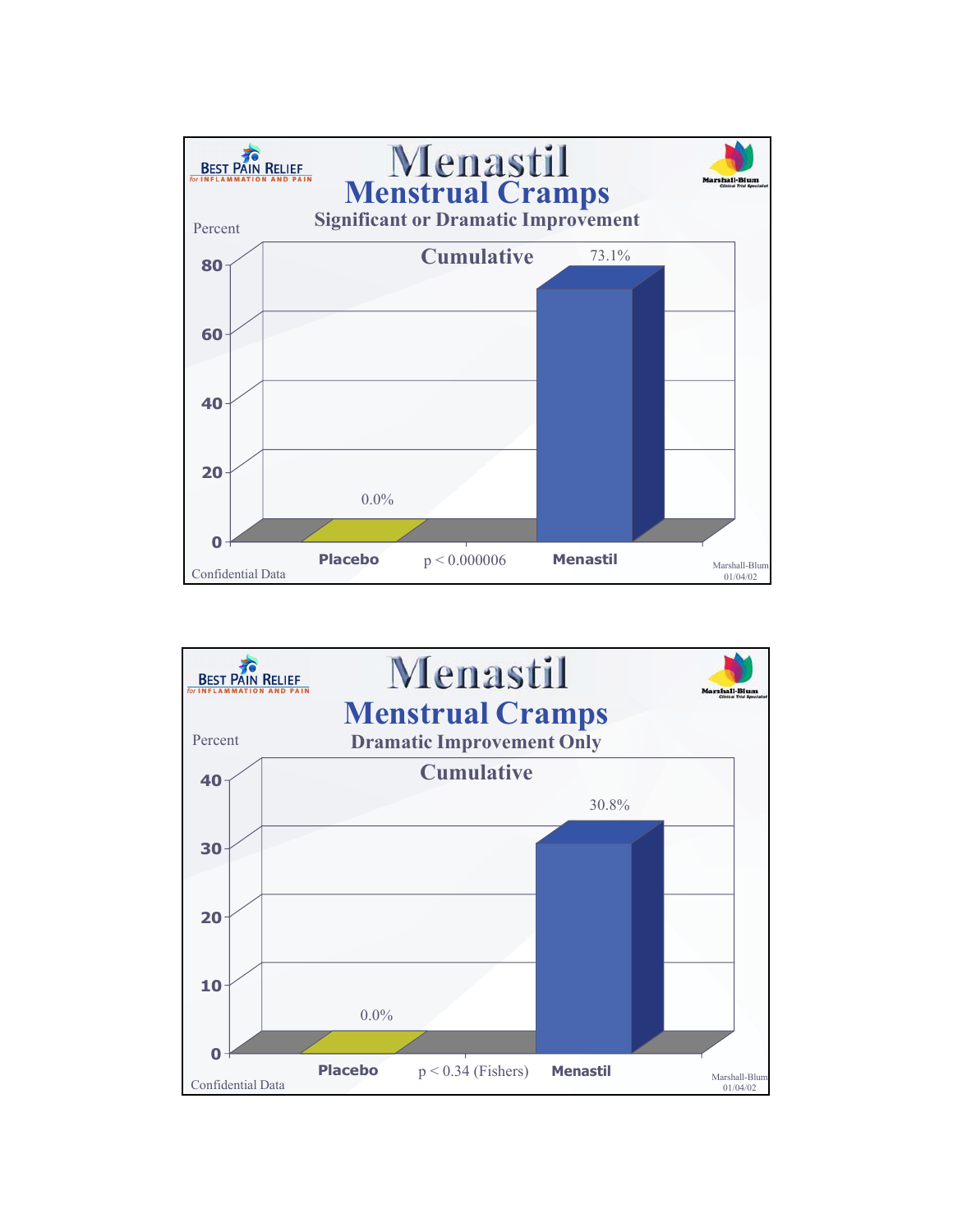|                                                 |                 |                          | Menastil                                                                                                                   |                           |  |  |  |  |
|-------------------------------------------------|-----------------|--------------------------|----------------------------------------------------------------------------------------------------------------------------|---------------------------|--|--|--|--|
| <b>Cumulative</b><br>Key: Reduction of Backache |                 |                          |                                                                                                                            |                           |  |  |  |  |
|                                                 |                 |                          | Placebo; $(n=14)$ : 14 subjects completed the placebo phase<br>Product; $(n=24)$ : 24 subjects completed the product phase |                           |  |  |  |  |
|                                                 | Some            |                          | 1 or more points                                                                                                           |                           |  |  |  |  |
|                                                 | Significant     |                          | 2 or more points                                                                                                           |                           |  |  |  |  |
|                                                 | <b>Dramatic</b> |                          | 3 or more points                                                                                                           |                           |  |  |  |  |
|                                                 | * 5-Point Scale |                          | * 4- Point Improvement = Max Possible<br>* Based on Initial Response                                                       |                           |  |  |  |  |
|                                                 |                 | <b>Confidential Data</b> |                                                                                                                            | Marshall-Blum<br>01/04/02 |  |  |  |  |

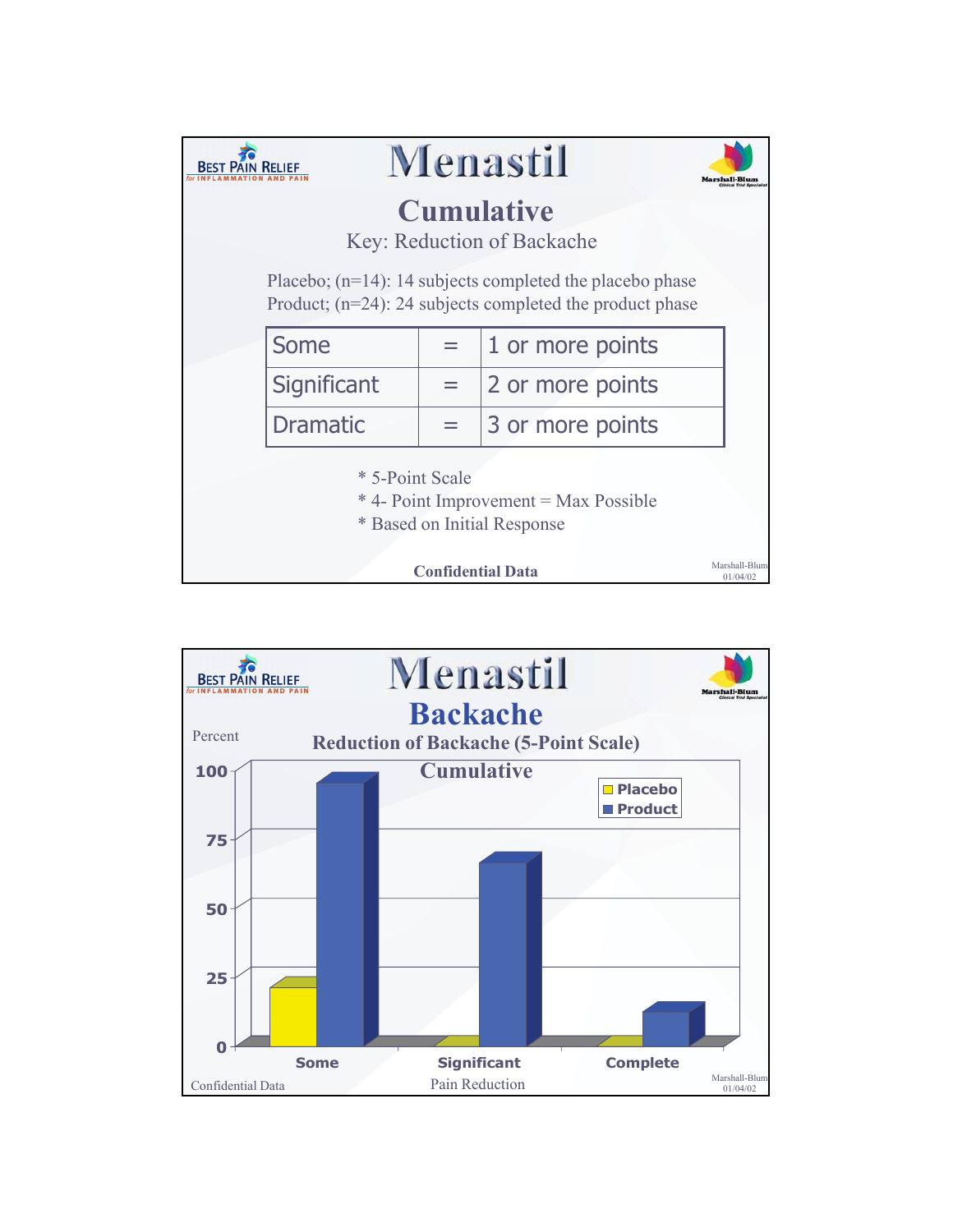

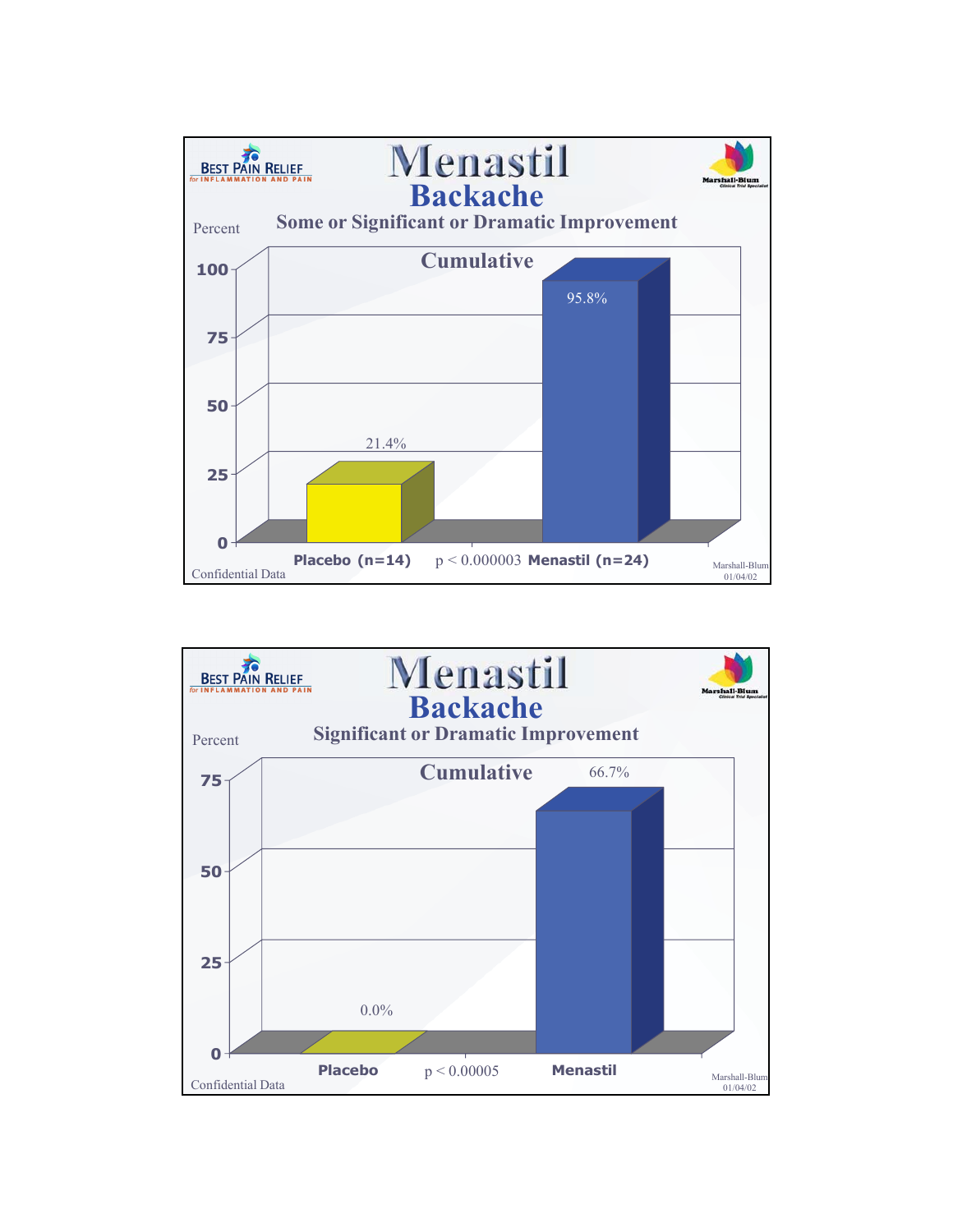

|                                                                                         | Menastil        |                          |                                                                                                                            |                           |  |  |  |  |
|-----------------------------------------------------------------------------------------|-----------------|--------------------------|----------------------------------------------------------------------------------------------------------------------------|---------------------------|--|--|--|--|
|                                                                                         |                 |                          | <b>Cumulative</b>                                                                                                          |                           |  |  |  |  |
| Key: Reduction of Headache                                                              |                 |                          |                                                                                                                            |                           |  |  |  |  |
|                                                                                         |                 |                          | Placebo; $(n=10)$ : 10 subjects completed the placebo phase<br>Product; $(n=18)$ : 18 subjects completed the product phase |                           |  |  |  |  |
|                                                                                         | Some            |                          | 1 or more points                                                                                                           |                           |  |  |  |  |
|                                                                                         | Significant     |                          | 2 or more points                                                                                                           |                           |  |  |  |  |
|                                                                                         | <b>Dramatic</b> |                          | 3 or more points                                                                                                           |                           |  |  |  |  |
| * 5-Point Scale<br>* 4- Point Improvement = Max Possible<br>* Based on Initial Response |                 |                          |                                                                                                                            |                           |  |  |  |  |
|                                                                                         |                 | <b>Confidential Data</b> |                                                                                                                            | Marshall-Blum<br>01/04/02 |  |  |  |  |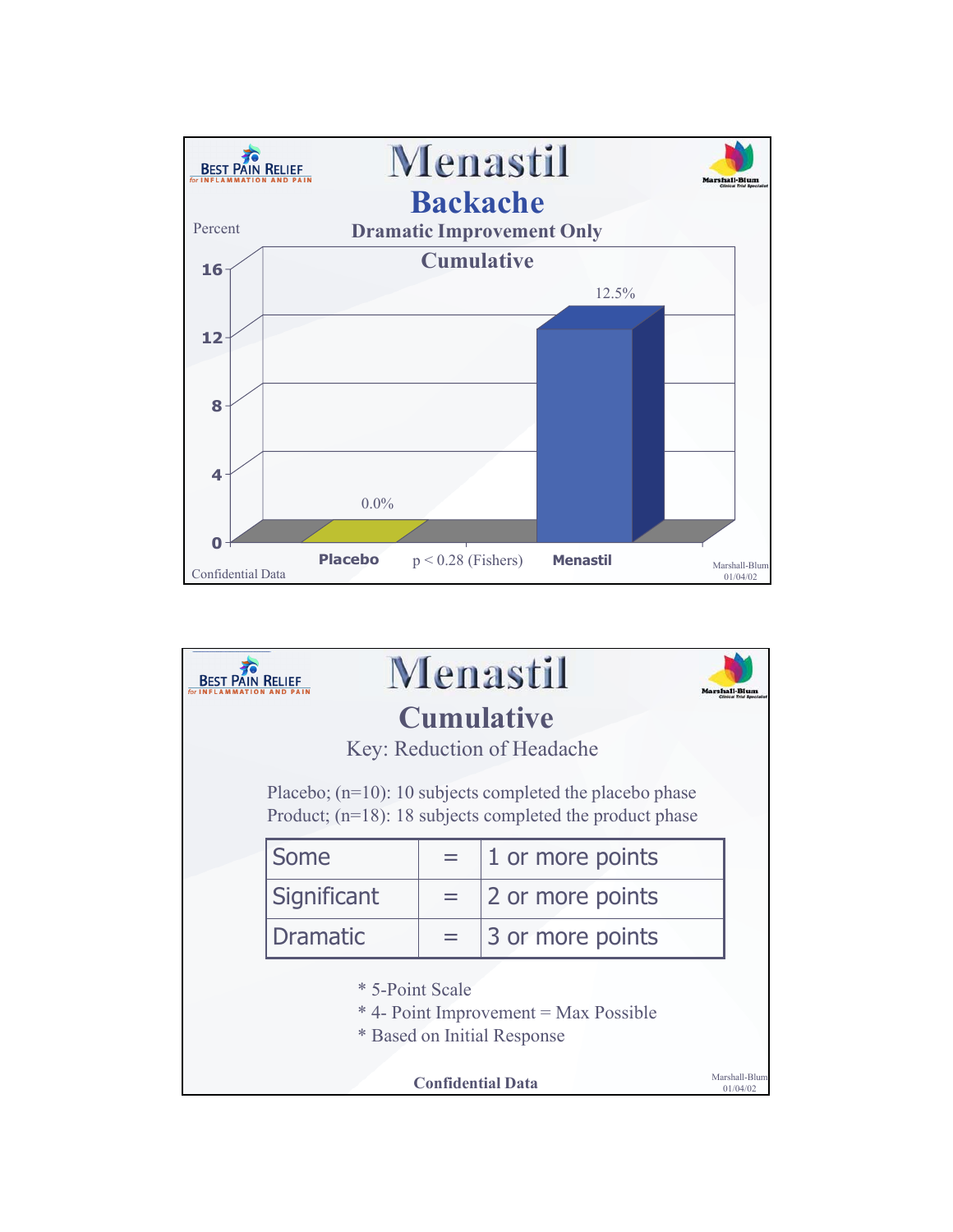

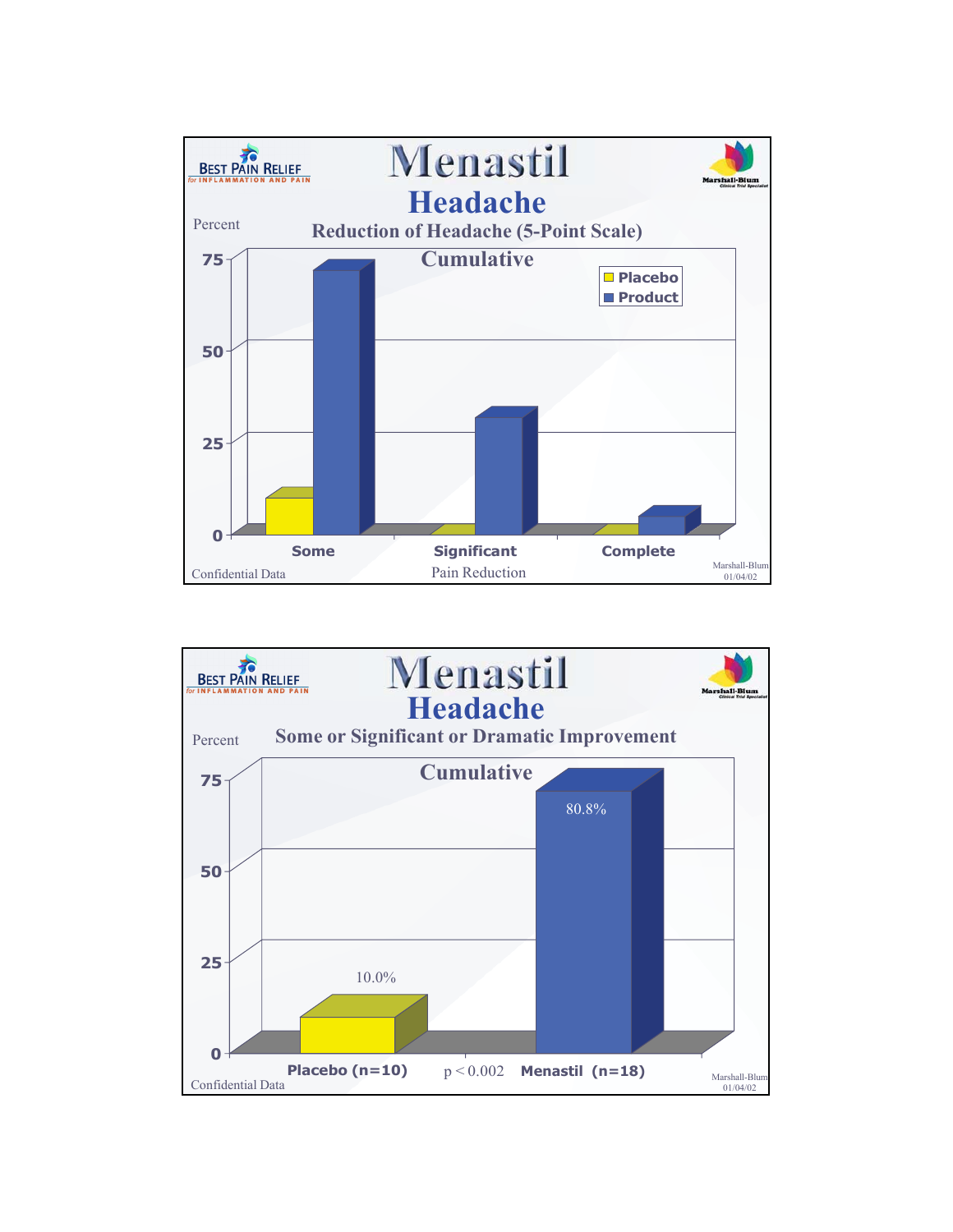

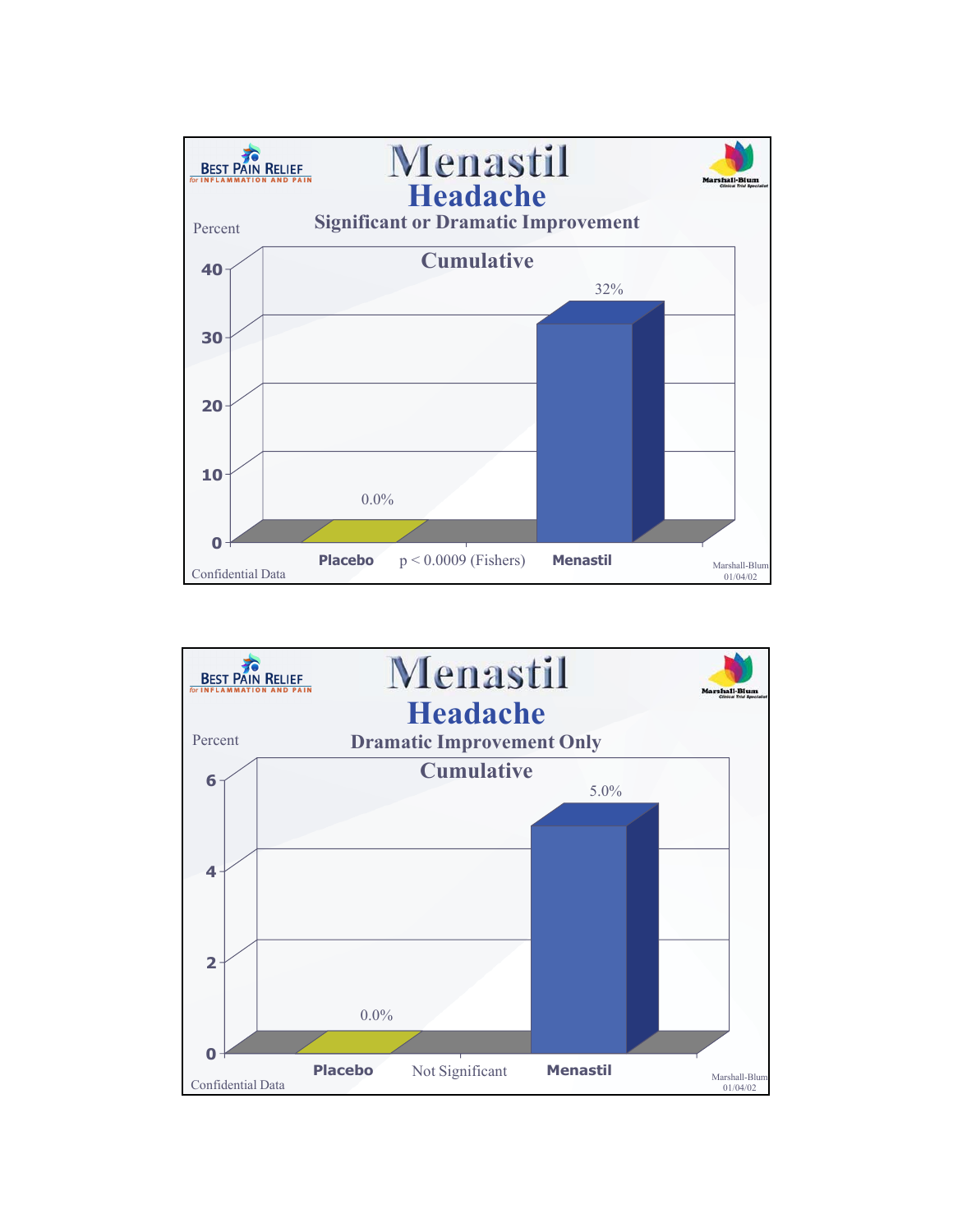

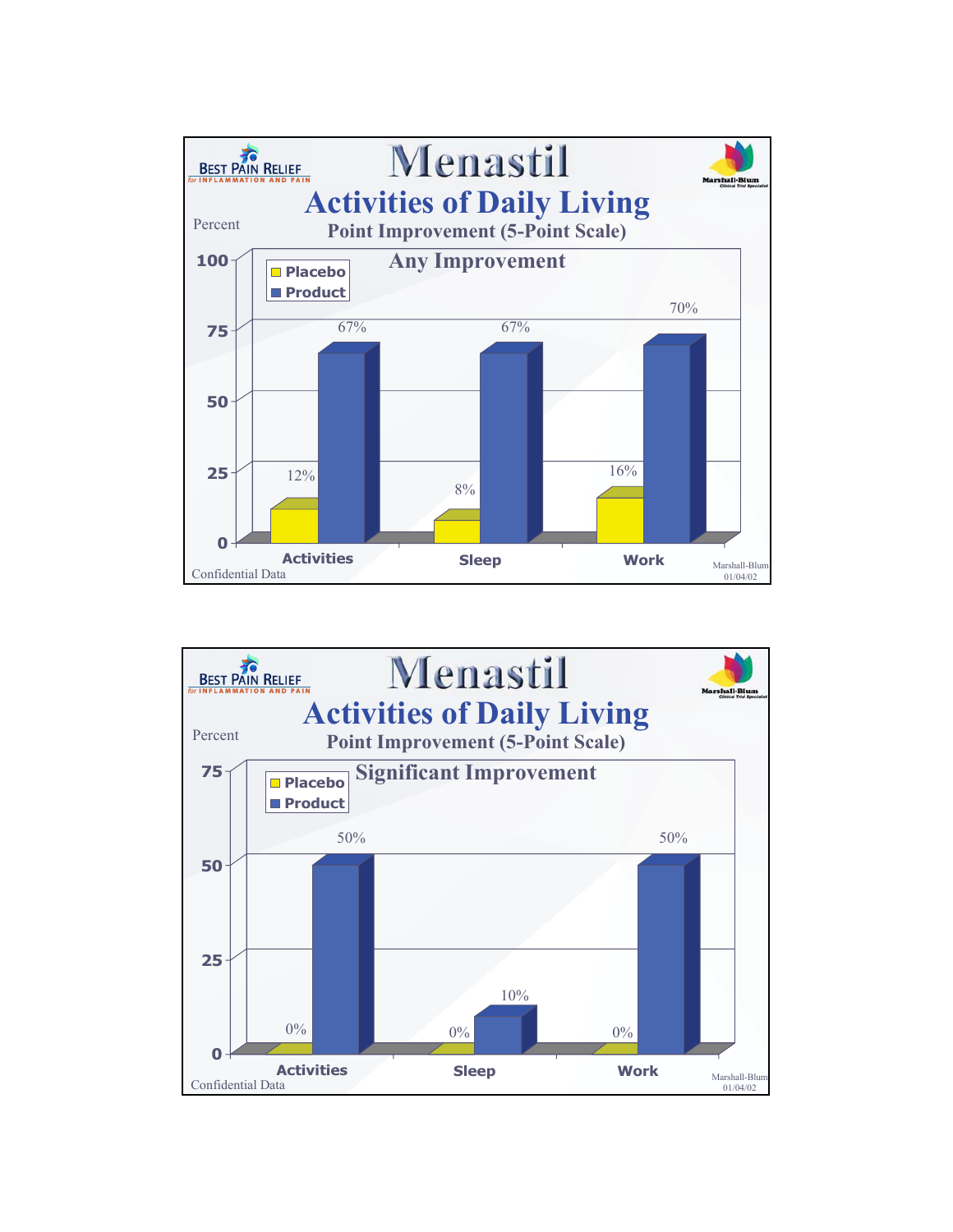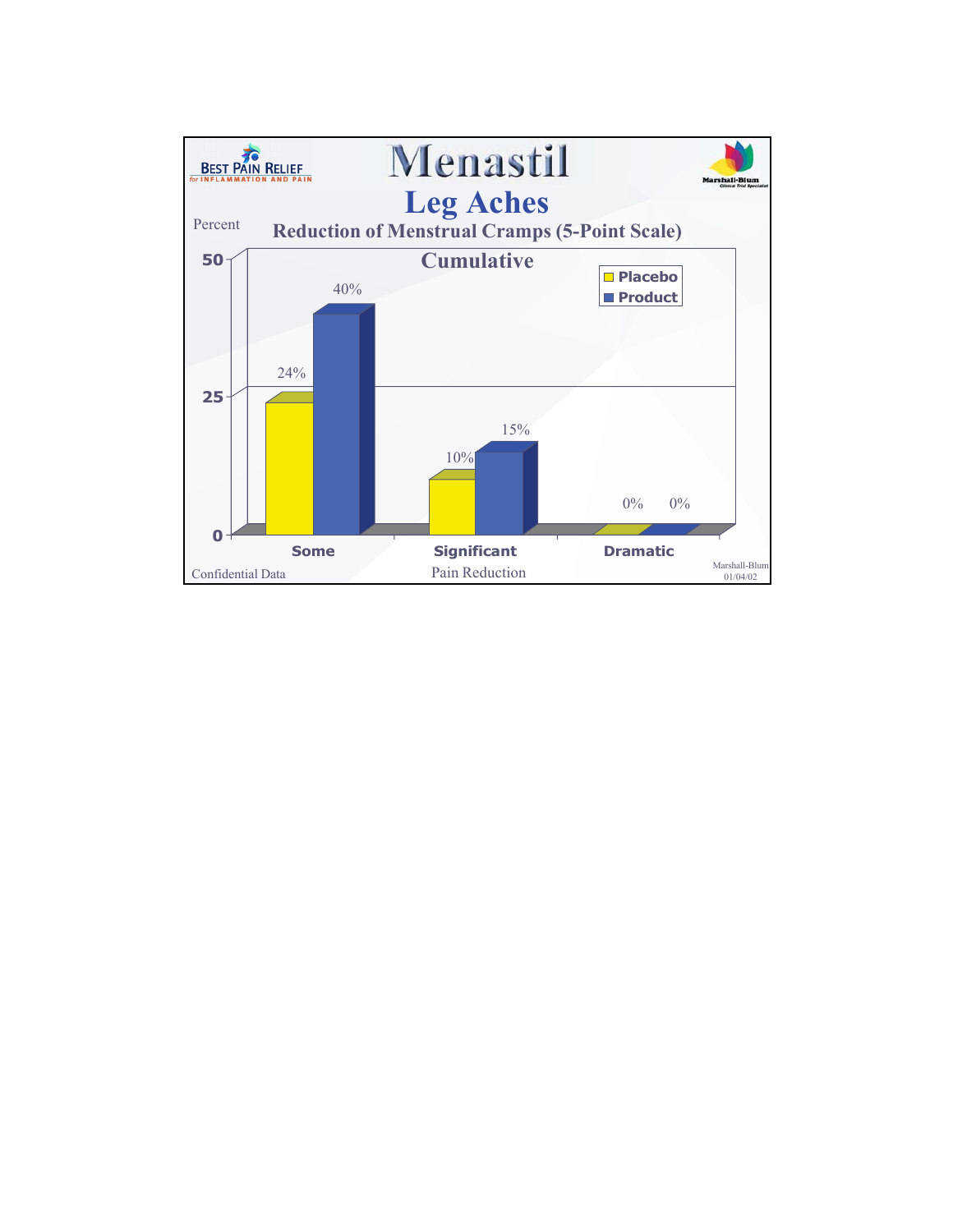

Wha1 wilJyou be using 1his r rod uc1*for'.<sup>1</sup>*

>(Menstrual Crnmps

Rcgulitr Cramps

Aches and Pams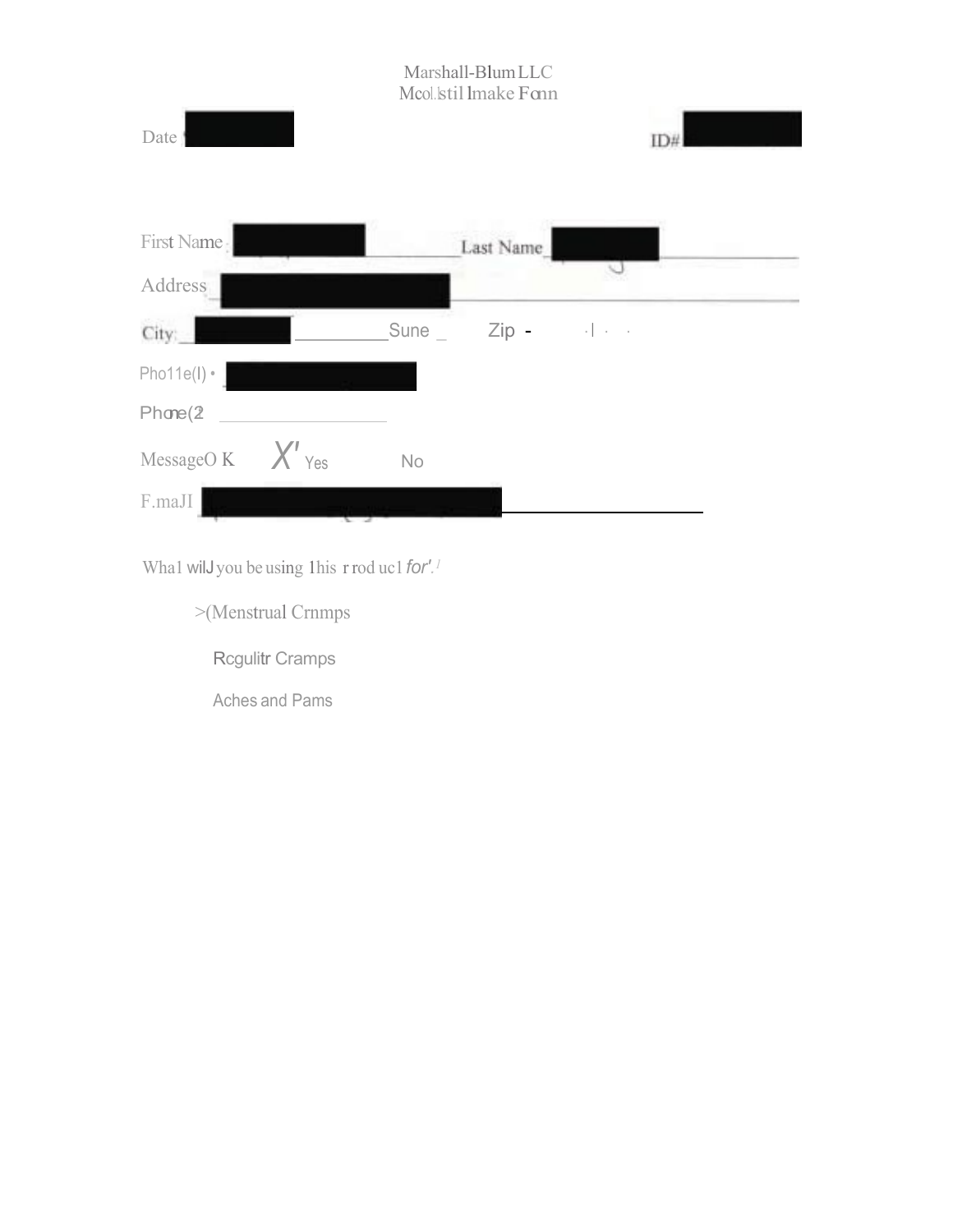#### HO W LO NG WILL I BE IN THESTUDY AND HOW MANY OTHERS ARE EXPECTED TO TAKEPART?

Your partIn lhis study *may* last up to 2 weeks. About 30 people are expected 10 enroll for menstrual cramps An addrtlonal 30 people are expected to enroll for general aches and general pains combined.

#### ARE THERE ANY CONDITIONS TO BE IN THE STUDY?

There are conditions to be on lh is s tu d y, some of which are dependent upon a determinationmadeby the study investigator or study staff.

You *may* not **take part**in this study If:

- you are not compliant with the Jest ing an d trea tme nt regimens,
- you express problems with the treatment ingredients:
- , *you* are under the age of 14;
- *you* are between the agesof 14 and 18 and your parent orlegal guardian will not sign this consent form:
- **you are over 1he ageof 70,**
- *you* havediseases of a moderate to severe nature In *any* of your organ systems The study nurse will go over the specific medical conditions that might exclude you from taking partin this study;
- , you have a history of severe disorders of the female reproductive system Specrfically, a diagnos s or endomitriosis (abnormal tissure growth within the linmg of the uterus), or fibroids (typeof non-canceroustumor) (if youare enrolhng **formenstrual crampsonly);**
	- you hav,e rregular menstrual cycles(if you are enrolling for menstrual cramps only)
	- *you* are nursing, pregnanl or are trying to become pregnant;

Please inform the nurse of your full medical history and your allergies during the m1tal Interview, in cluding  $\frac{any}{mod}$  cines you are currently takin, g so that she can decide if **youmeet all of the conditions to be in thestudy and to decideIf there are any safety** concern s abo ut you lak ing part.

If you lakeany new medicine while in the study, please tell the nurse before you start so that she can decid,e f ii is one that should be avoided.

#### WHAT WILL HAPPEN DURING THE STUDY?

Fust, you will be Interviewedto help the study staffdecide if you meet all of the **cond1bons tobem the study,**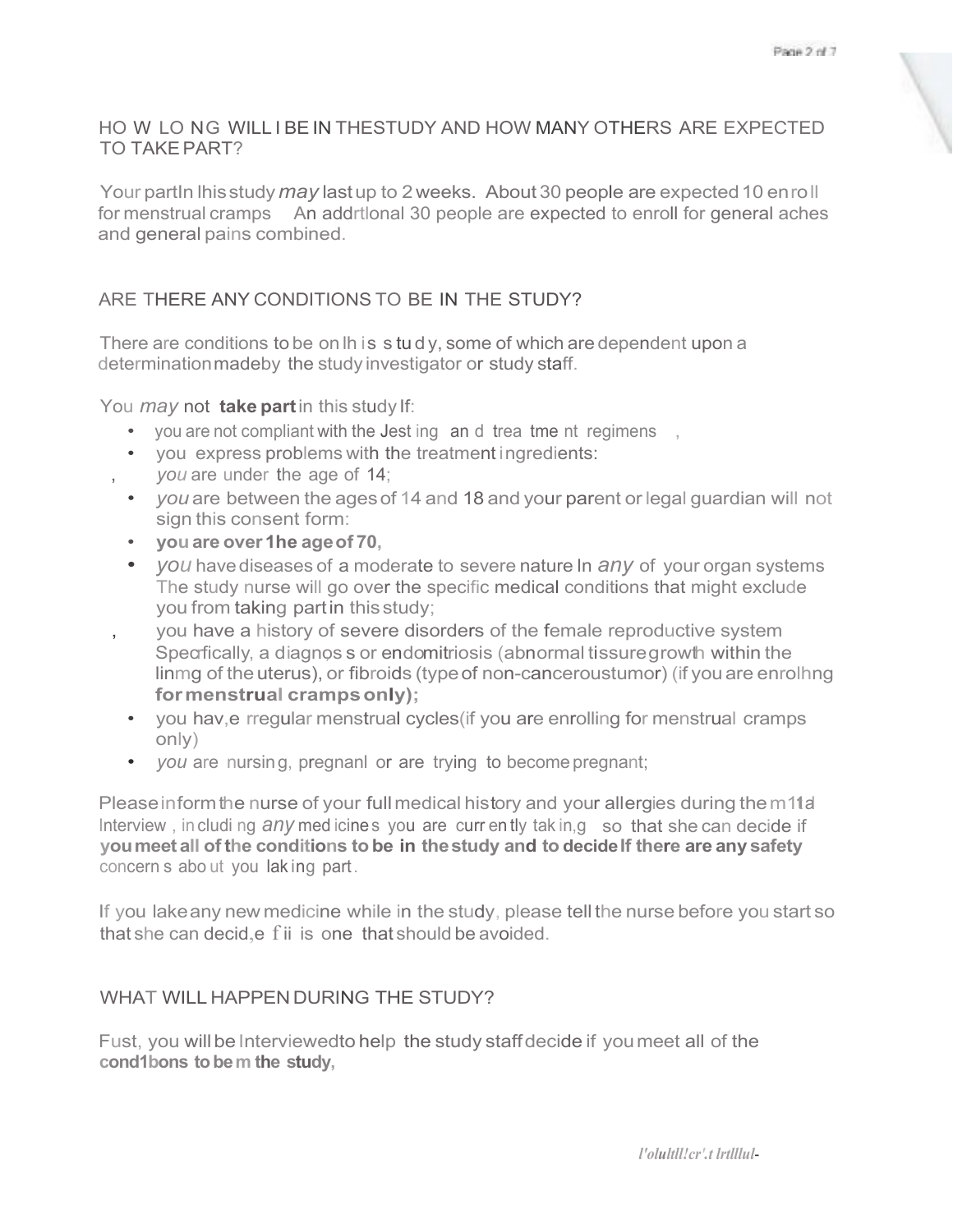You will have:

- questions asked about your medical history,including medications or herbal preparations you are currently taking;
- questions asked about your habits and living conditions;
- questions asked about your current condition and any treatments that youmay **have received.**

Based upon thisinitialInterview, ff you qualify to takepart in this study, you will be asked to sign lhis consent form if you agree to takepart Youwill then

- be asked to complete a Demographic Questionnaire;
- **begiven fnstructions on how and when tocomplete the Questionnaries;**
- be given a supply of your assigned product and the Questionnaires 10 be completed and mailed back.

You will be randonly assigned similar to nipping a coin, to receive either active product or a placebo (contains no active ingredients). You have a 67% chance of being assigned to treatment with the active product. Neither you, the study investigator, nor the study nurse will knowii you are being treated with the activeproduct.

Youwill be instructed on how to takethe homeopathic oil. Pleaserefer to the **instruction sheet provided for specific instruction.s** 

Youwill be required to filloutthe Questionnaires and mail them back to gather dataand **ensure compliance.**

Dunng this study, you will follow the enclosedinstructions andmail back the enclosed **questionnaireswhen you are finished.**

This will be your only office vistt and you will not be requiredto take any more study product after youmailback thequestionnaires. Your participation In this study willend al that time

#### WHAT ARE THE POSSIBLE RISKSOF THE STUDY?

There is always somechance that you will react to ingesting a new substance. However, the ingredients in this product havebeen well studied and the Incidence of **side effectsis row.**

There *may* be side effects that arenot knownat this time. You should informthe study staff immediately if you experience any side effects.

Please openly discuss withthe study staffthroughout this study your questions or concerns so that *any* and all issues can be dealt with properly and fully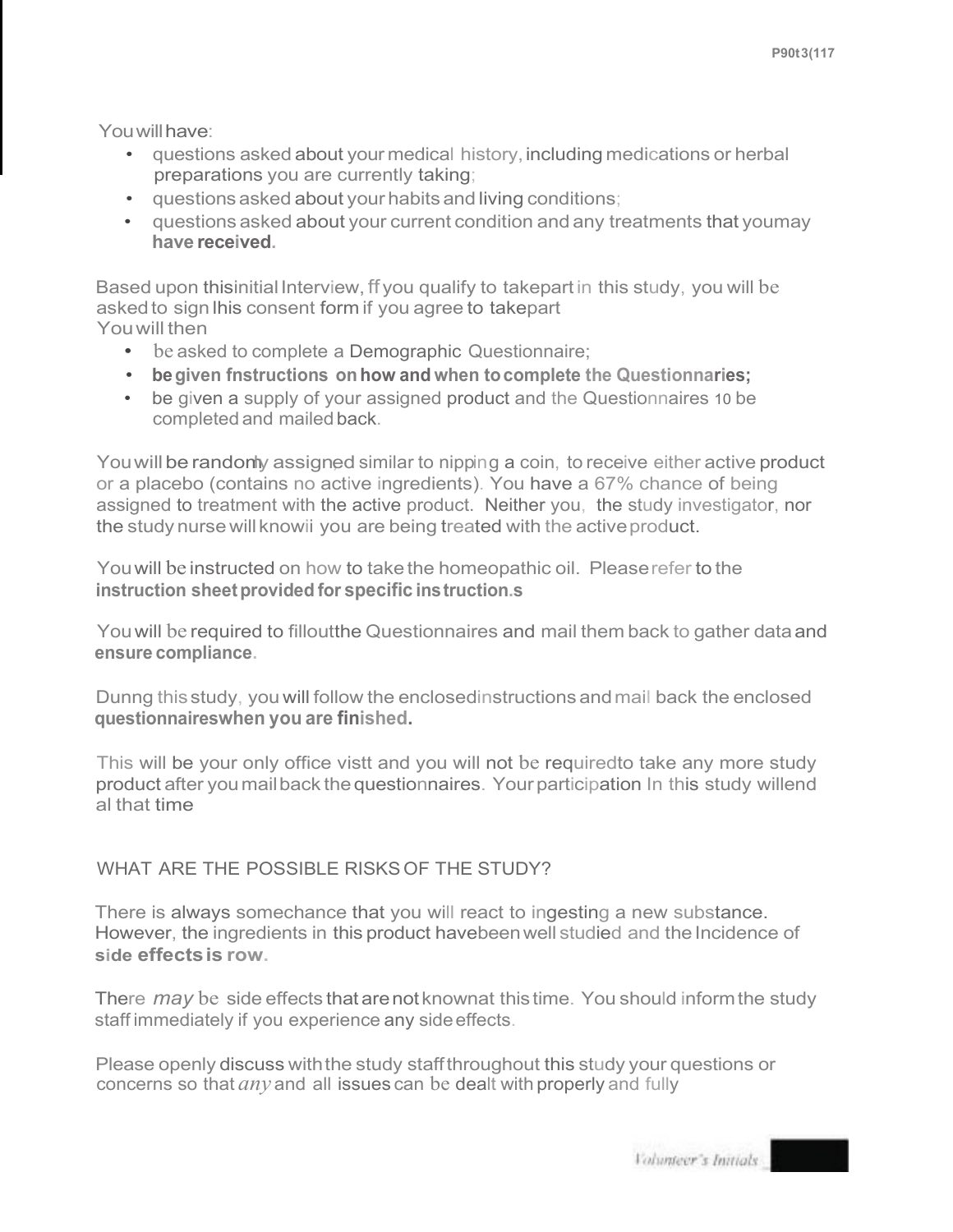#### WHAT ARE THE POSSIBLE BENEFITS OF TAKING PART IN THE STUDY?

II 1s possible lhalyou may find a way to permanently and successfully reduce your pain **associated with menstrual ccamps, general achesor general pains.**

Howev,er there is no guarantee you w,11be ne fit at all fromtaking the homeopathic oil.

#### WHOM SHOULDI CALL IF LHAVE QUESTIONS?

tf a study related problemshould occur, or if you have *any* questions at any timeabout the study contact James M. Blum Ph.D., al Marshall-Blum LLC, 268 State Street, Bangor, ME04401; phone· 1-207-990-4963.

#### ARETHEREOTHER OPTIONSI MAY CHOOSE?

Youmust view your part in this study as research and not providing routine treatment **forpain from menstrual cra s.genelraaches and general pains.**

Thereare other treatmentsavailable for these types ofpain. You should consult your pe onal doctor about which available options are best for you.

#### HOWWILL THE INFORMATION COLLECTED BE KEPT PRIVATE?

Any Information gathered for this project that can idenbfy *you* will be kept strictl y priva te We at Marshall-B lum LLC take careful measures to protect patienl privacy,

However Marshall-Blum LLC may be required by Jaw to makeknown certain records II Is possible that representatives of the United States Department of Health and Human Services. the United States Food and Drug Adm1nistratlon. Atlantic Management Resources or o ther federal or state government agencies may look at and/or copy your **researchrecords m the course ofcarrying out theirduties. If yourrecordIsinspected or** copied Ma hall-Blum LLC will use reasonable etforts to protect *your* privacy and the privacy of anymedical information. Because of the need to releaseInformation to these parties, complete privacy cannot be promised.

The information gathered in this study *may* be published in scientific magazines, presented at scientific meetings, or used by Atlantic Managemenl Resources In marketing thisproduct. but your identity will not be revealed.

#### **WHAT HAPPENS IF** I AM INJURED **AS A** RESULT OF **TAKING PART IN** THE STUDY?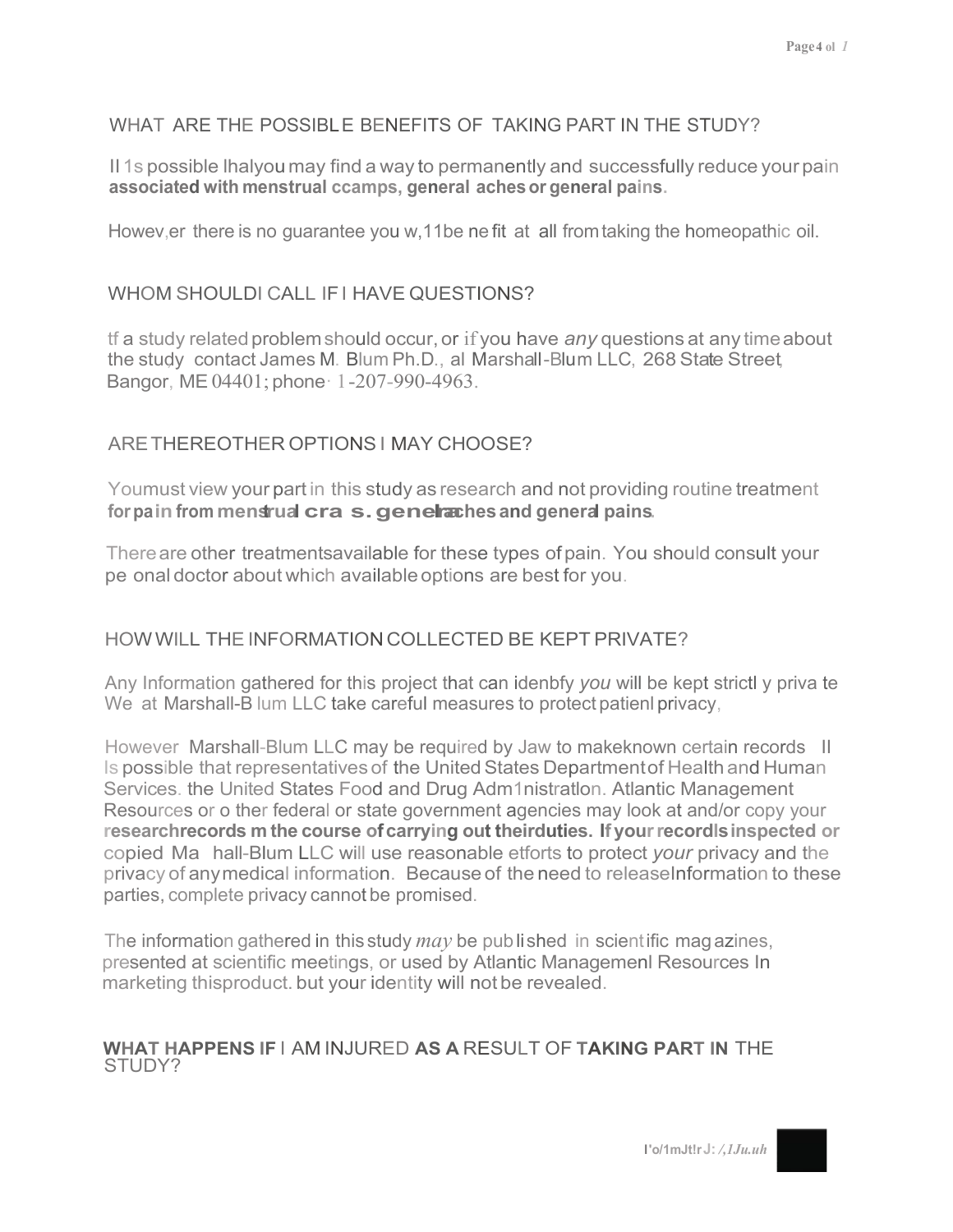#### **No provisions have been made for the treatment of injuries directly related to taking Atlantic Management Resources' Menastil™or for payment of medical expenses for such treatment.**

Atlantic Management Resources, the study sponsor, will not pay for treatment of preexisting conditions or for any treatment of conditions arising after the study. Also, you will notreceivemoney for wagesbecause of lost timeat your work place or due to any psychological stress.

This statement does not stop you fromgetting legalhelp.

#### WILL BEING IN THE STUDY COST ME ANYTHING?

All study related visits and study product willbe providedto you al no cost.

#### CANI REFUSETO BE IN THE STUDY, QUIT LATEROR BE ASKEDTO LEAVETHE STUDY?

Your decision to be in this study is up to you. You can choose not to lake part in the study, or you can quit at any time. If you do not want to be in the study, or if you leave the study, there will be no punishment or loss ol benefits

If you wishto leave tho study, please toll thestudy investigator or study nurse.

The studyinvestigator, James **M.** Blum. PhD, or Atlanhc Management Resources, the study sponsor. may stop this study, or you being a part of it at any tune for any reason wh at your consent. If this happens, it might be for any of the following reasons:

- , You have **a** bad reaction to the aehve product
- The study Is canceled
- You do not follow the study directions

The study investigator w,11alsotell youabout any newinformation leamed during the course of th,s study that might causeyou to change your mind about taking partin the study.

#### **FINANCIAL** DISCLOSURE:

The persons conducting the research and/or the Institution will be paid for sub ject enrollment, record keeping, administrative services, and any other customary research services provided. You are free to ask about this payment.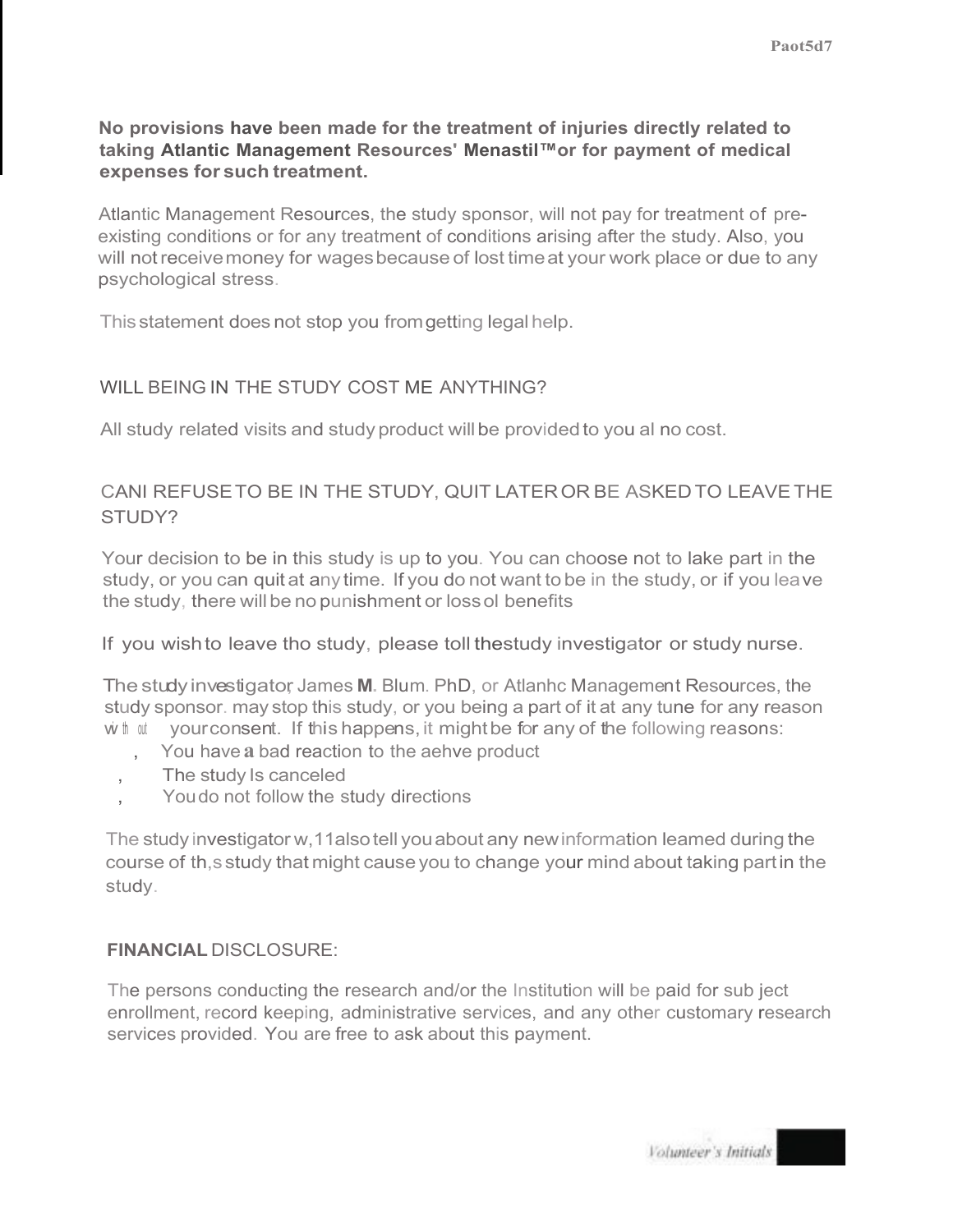#### **AGREEMENT TO BE IN THE** STUDY:

To become a part of this study, you or your legally authorized representalivemust sign lhis consenl form. By signing lhisconsent formyou are confirming the following

- All oral and written information and discussions aboullhe study were in a language thal youunderstood.
- The purpose and nalure of the sludy, its expected length, the procedures thatwill **bedone, allreasonableforeseeablerisksanddiscomforts. andbenefi1swere** explained 10 you and you had time 10 lhink aboul them.
- All of your ques 1 as have been answered to your sallsfacbon If you did not undersland any of lhe words, you asked the sludyinvesligatoror a staff member to explain them to you.
- You freely agree tobepart of this study, to follow the study directions, and to providenecessaryinformation 10 the staff members, **as**requested.
- You know thalyoumay freely choose to stop being a part of this study al any timewilhoul having to give **a**reasonand without affecting your medica.l care
- Youknow lhat by signing lhis consenl form you are no1giving up any legal rights **youmay have as a participant ina research study**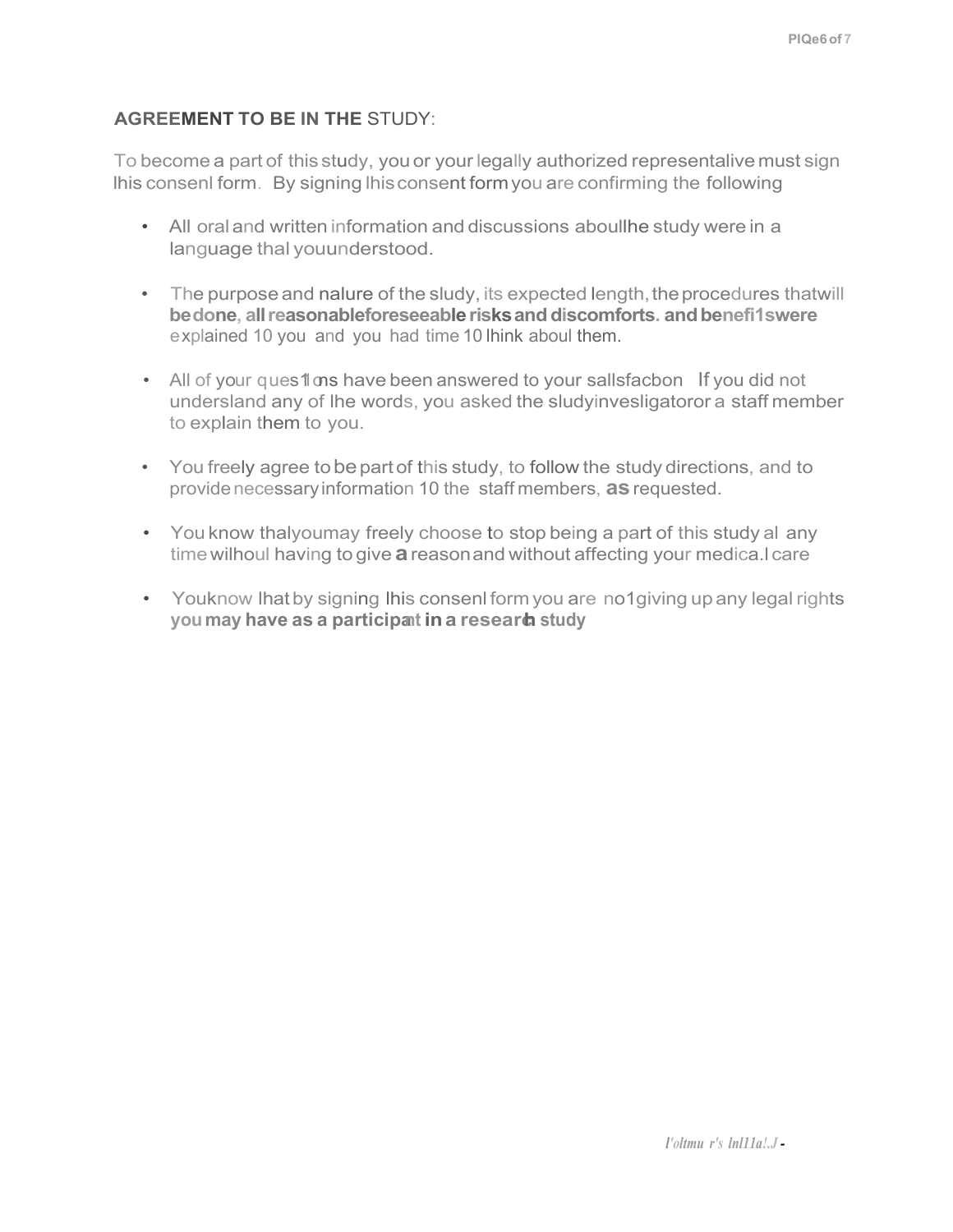| Volunteer's Name (Printed)                                                 |      |
|----------------------------------------------------------------------------|------|
| Please write in tho date when you sign your name                           |      |
| Signature of Volunteer or Authorized Representative                        | Date |
| Signature of Person Actually Explaining Consent                            | Date |
| Isomin in Glass, Ph.D.<br>S1gnatute of Study Investigator <* n«, 9n abcNel | Date |
| Signature of Impartial Witness<br>t/ sen •\l:nQiioon&fl'W;c1nmllNd)        | Date |

•

You will receive a signed copy of this consent form to keep for yourself.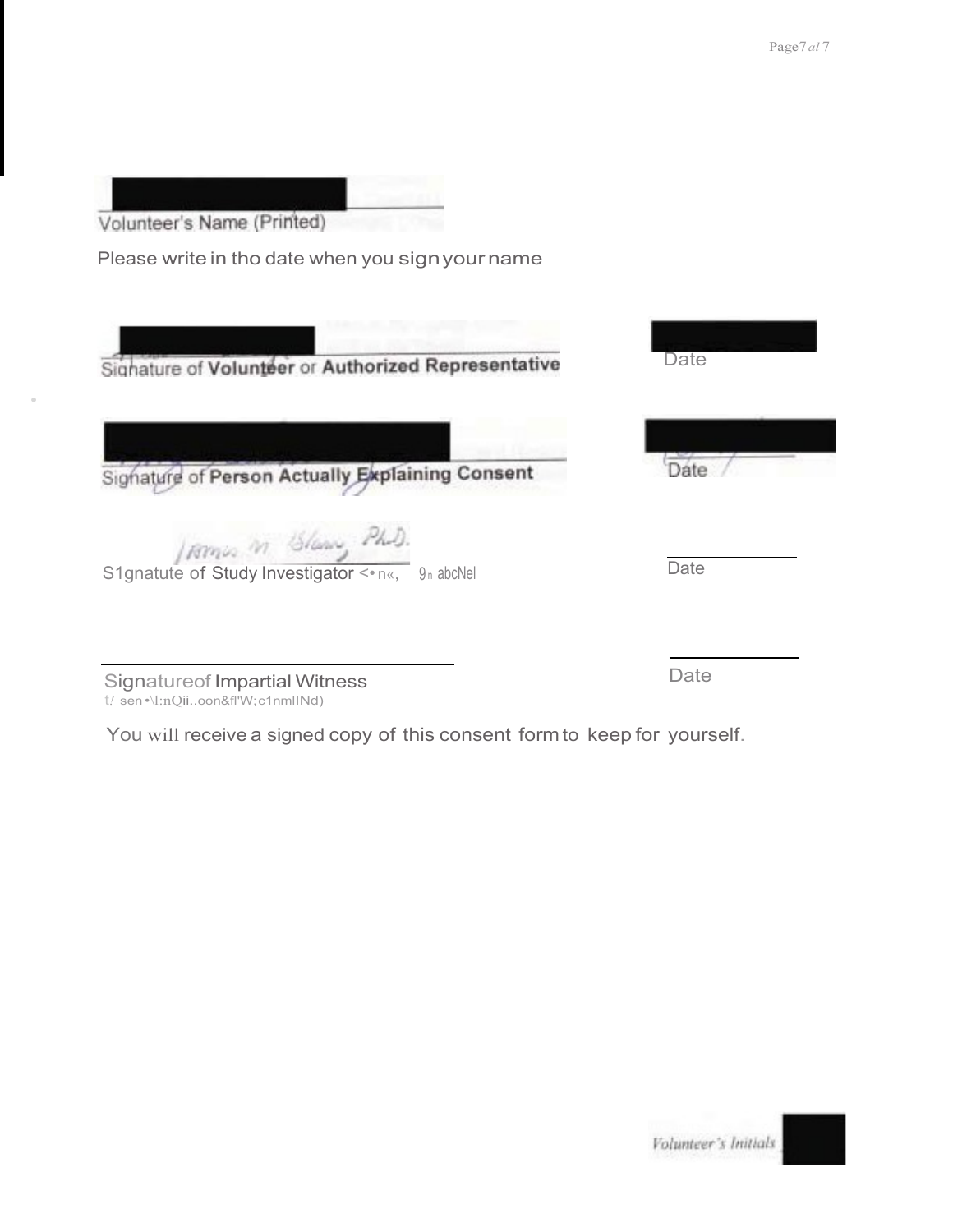#### Oemognphic Funn M•nhall-Blum, LLC

Study: Mcns:h»o.l c coo,ps

Date:



Thissurveyasksyou general demographic questions. h i-' intended to give u \$ a s naps hot of the popufation 1bat is in this study. All infomuuion is stric. 1) confid t n tiaJ and *is* p rese n u<sup> $\leq$ </sup> ln a c um ulativ e s u mrna riud form. We greatly appreciate your help and cooptn1tioo in this matter.

P ase answer, e, ery qu1.-slion by marking one box. If you are unsun about an an.s" t r, (>It lu c give the best answer you can. If you fetl uneomfortable answering a question please  $ski\frac{1}{2}$  that question and move to tht." nut one.

| I. Pleas.e elret Ch e appropriate gender c: ategory: $1. \Box$ Mole                                                                                    | 2. IB" remale                                                                                                                                             |
|--------------------------------------------------------------------------------------------------------------------------------------------------------|-----------------------------------------------------------------------------------------------------------------------------------------------------------|
| 2. Your curre nl age $L^{\circ}$ : $\frac{\log L}{\log L}$<br>years                                                                                    |                                                                                                                                                           |
| $\therefore$ l. Plc: 1 se select your t1 hnlt origin:<br>10 Asjan or P ci.6c Islander<br>$2. \Box$ Black<br>$3. \Box$ Hispanic                         | 4. $\Box$ Native Ame.rican or AJuskIUI Native<br><b>S.G!'Wbite</b><br>6. $\Box$ O ther, pletl:; C s pec ify: _ _ _ _ _ _ _ _                              |
| 4. Your curre111 weight is approximately: , 1, 3ea5, pounds                                                                                            |                                                                                                                                                           |
| S. Your he-ight 15approximately: (feet sand inches): $\frac{c}{c}$ ft/ $\frac{7}{2}$ UIOheS                                                            |                                                                                                                                                           |
|                                                                                                                                                        | 6. Pl e as e indicate the e alegory that bes1des.tribes your current orcuparlo n/h om making status:                                                      |
| $\Box$ elerical 2. $\Box$ eraftspersonItechnicn<br>$\frac{5}{9}$ . $\Box$ military $_{10}$ ( $\Box$ ) $_{10}$ or $\Box$ $_{10}$ su Klen t              | 3. $\Box$ hcunemaker 4. $\Box$ ruanag: emen!<br>$\left\{\sum_{n=1}^{\infty} \frac{1}{n} \text{erf-} \frac{1}{n} \right\}$<br>7. Pretired<br>11. PreacJung |
| 12. Dern. Us ot Ot hcr, plea::: e speci(y: _ _ _ _ _ _ _ _ _ _ _ _                                                                                     |                                                                                                                                                           |
| 7. In the abovt mention1.-d job s / dutie.t, do you work:<br>I. $\Box$ J6 hqurs or More<br>2. $\Box$ Less1han 36 <i>hours</i><br>3. ill'Not Applicable |                                                                                                                                                           |
|                                                                                                                                                        | 8. Ple.ase indkare the category that best reprc., cot, your totaJ annual household in(omt (all sources), be.fore tan,:                                    |
| $\Box$ Under S20.000<br>$2.\square$ \$20,000 and under <b>S40,000</b><br>3.13'\$40.000 nnd under 560,000                                               | 4. $\Box$ \$60.000 and under \$80,0000<br>$5. \Box$ \$80,000 ood under S100,000<br>$6. \Box$ \$100,000 and above                                          |
|                                                                                                                                                        | Co11ti1tued on back                                                                                                                                       |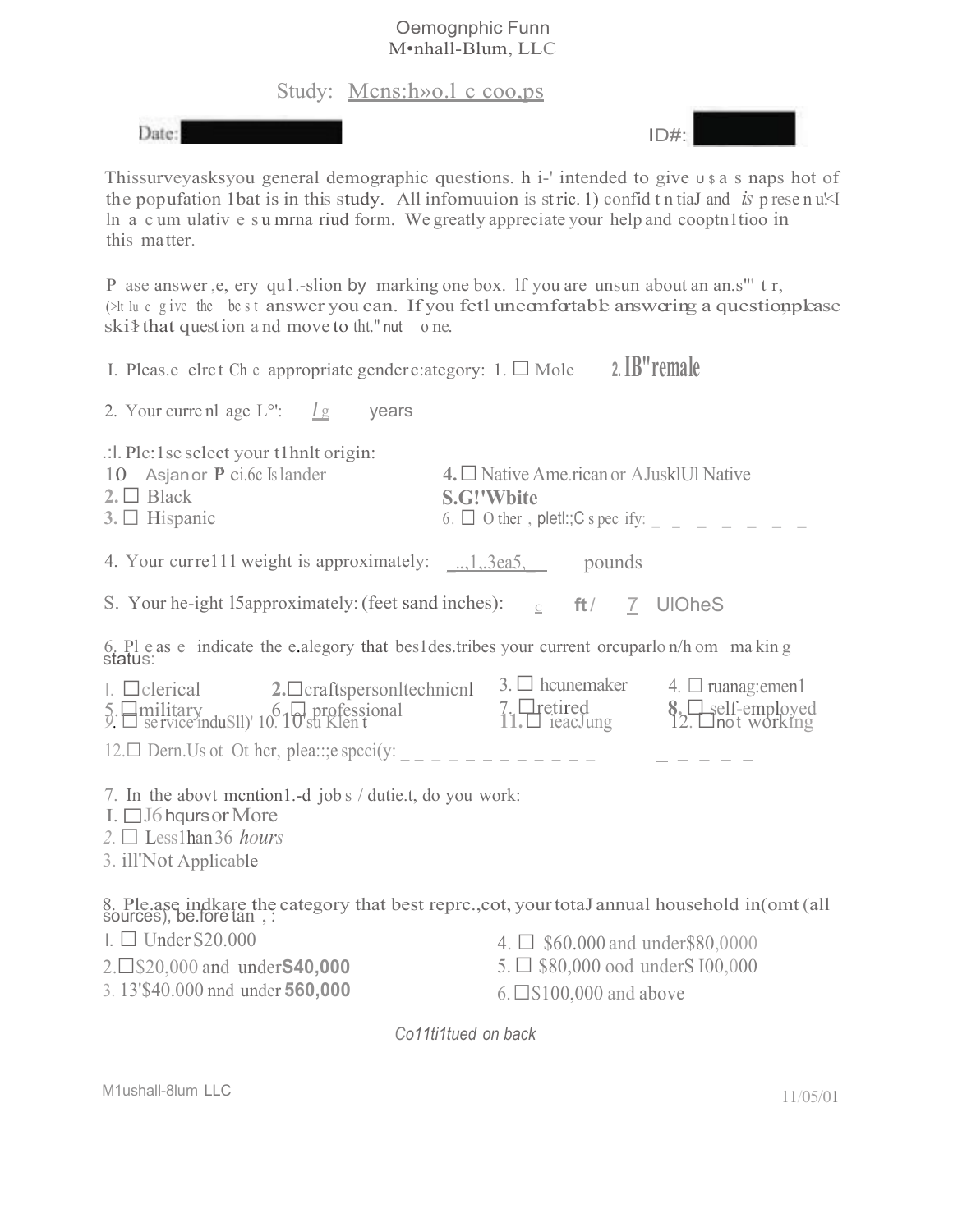| $1.0 \quad 1 \quad 2.1112$                                                                                                                                                                                                                             | 9. In rlud ing yuur., ic. If, how mlny Qdult! live io your household (18 years old or Ovt rf!                                                                                                          | 3.0 3 4. $\Box$ 4      |                          | $S. \Box S$ -6 6. $\Box$ 7 or m $\odot$ r.                                                                       |
|--------------------------------------------------------------------------------------------------------------------------------------------------------------------------------------------------------------------------------------------------------|--------------------------------------------------------------------------------------------------------------------------------------------------------------------------------------------------------|------------------------|--------------------------|------------------------------------------------------------------------------------------------------------------|
| 100                                                                                                                                                                                                                                                    | IO. I low many people undl'r 18 yt>ars old live in your hnusebold!<br>$3\Box 2$<br>$\mathbb{I}$                                                                                                        | 4.03                   | 5.                       | 6. CJ Sor more                                                                                                   |
| - GifGraduni <d highschool<br=""><math>S. \Box</math> Gcddwu, D&lt;-gr«<br/><math>6. \Box</math> Doc to ra te ur Pn.1ef:;sionalDegree</d>                                                                                                              | 11. Please indicate the highest lc, t'l of educalion tbal you ha, e achie, W'!<br>$3. \Box$ Some college or vocational training or Associme Degree<br>4. Q 13ach d o r Degree and/orSome-Pos1-Gradua1c |                        |                          |                                                                                                                  |
| 0. lkl"I havene, et: i. inohd<br>I.0 No. I qu'I in l hc lasl IWO years<br>2. $\Box$ No. I t.1 ui 1 more thin two years ago<br>$3 \Box$ Yes. I smoke lessthan I pack uday<br>40 Yes. I smoke onepiltk or mon:: u day<br>6. D 9-10 $7.\Box$ more than 10 | 12. Please indic-ai e your curre nt smoking statu, S?<br>Ont' uuuct' of han, I Uq uor, /,owmay dri11ks do you, >n.tum!! b, $a11a$ u ng e week:<br>$U$ @'None I. $\Box$ •veruge less chan I 2. D L-2    |                        | $3. \Box$ $3-4$ 4. D 5-6 | I3. If :rn ukobolk drink is ddintd as: one bottle-lean of beer equal i; one gls or wine enu:il.:<br>$5.\Box$ 7-8 |
| $I. \Box$ Les, ; chnn I<br>5. $\Box$ 7-8 6. D 9 ormore                                                                                                                                                                                                 | 14. Ho many limes cnch week do you exercl.! 9<br>$2. \Box \Box 2$                                                                                                                                      | $3. t: 13-4$           | $4. \Box 5-6$            |                                                                                                                  |
|                                                                                                                                                                                                                                                        | 15. In gcocn11 'ftOuld you $\angle$ IY your hc 11h is:<br>1. CJ Excellenc 2. Ii! $\text{VeryGoO} < 1 \quad 3. \Box$ Good - D Fair 5.0 Poor                                                             |                        |                          |                                                                                                                  |
| 16. Do you us.e"'itanain su91>lcment.s'!<br>I. D Y <sub>.,.</sub>                                                                                                                                                                                      | $0.$ Li: $!N0$                                                                                                                                                                                         | 2. Q So metime, o;     |                          |                                                                                                                  |
| 17. Do you usl.' herb.al supplt mt n1s?<br>$I \square Y_{\cdot^{-S}}$                                                                                                                                                                                  | $0.13"$ No                                                                                                                                                                                             | 2.0<br>So metil 111".S |                          |                                                                                                                  |
| $\mathbf{I} \Box \setminus \mathbf{t}$                                                                                                                                                                                                                 | 18. Du you u.s4.'11n y o on • ph y sk i.a n prac:'titioocn for your medical cart'!<br>$0.11:n$ <sup>1</sup>                                                                                            | $2. \Box$ So metimes   |                          |                                                                                                                  |

*£ND- Tlta11kY"u for your partit'1}Ulliu1r*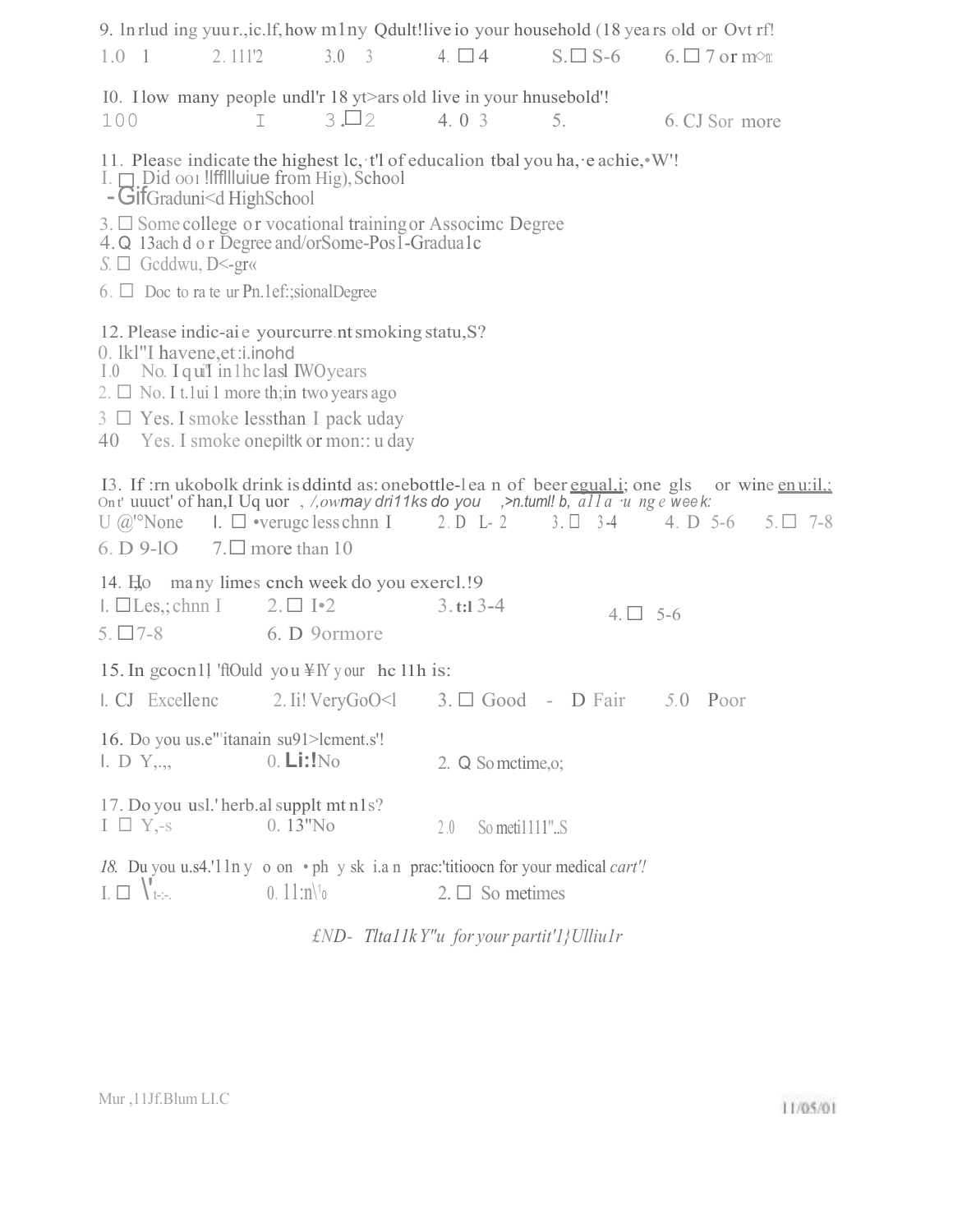#### Menstrual Survey Symptom Severity Sca le !terns and Applicable SF36 Questions Ma r.iball-Blum, LLC

Date:

 $JJ$ ) #:

Oirtct ion.s: Please wrlcc- in tbc- appropriate s p1u:t , c>n the scale below, your nufog for the 12symptoms before-t och lime(episode.)that you userh11. oil aod within (I) out hour after using (be oil.

|  |  |  |  | $I = \text{No1 Present } 2 \cdot \text{S}$ igh< 3 = Moderate 4 · Severe 5 = Very Severe |
|--|--|--|--|-----------------------------------------------------------------------------------------|
|--|--|--|--|-----------------------------------------------------------------------------------------|

| 1 )'mp,om:                                   | Epin, d I      |        |                | Episodt 2      |     | Episod, J |     | Epltod; , 4 |
|----------------------------------------------|----------------|--------|----------------|----------------|-----|-----------|-----|-------------|
|                                              | Pre            | $P$ on | Pre            | Post           | Pr, | Post      | Pre | Post        |
| I Crrunps                                    | $\overline{4}$ |        | $\overline{T}$ |                | 3   | I         |     |             |
| <sup><i>'</i></sup> Abdommt1I pain           |                |        | $\gamma$       |                |     |           |     |             |
| Nausea/ VonU1ing                             |                |        |                |                |     |           |     |             |
| 4 Oi3rmet<br>"5"H i: :i.dnch                 |                |        |                |                |     |           |     |             |
| o Backoche                                   |                |        |                | $\overline{2}$ |     |           |     |             |
| 7. l. g acht'                                |                |        |                |                |     |           |     |             |
| 8 Genent lad ung                             |                |        |                |                |     |           |     |             |
| $J$ 01.llines;                               |                |        |                |                |     |           |     |             |
| 10. Wetln?s                                  |                |        |                |                |     |           |     |             |
| : 11, Lx: press, $\circ$ n                   |                |        |                |                |     |           |     |             |
| $\vert$ 12 lm nabilil)<br>"lood<br>\$\\IflgS |                |        |                |                |     |           |     |             |

For 1ht following q uestions, please tell us bow much your menstru al period Uruiu your levelor pflr1ic ipa1i on in 1ht followi ng ac-civhits111 the ii:a m e times as above. Plea u u.st the following scale.

l• No limi1a1ions ?=Minor limilatlQnS 3=SubstantiaJ limitations 4=Severe limita tions S=Not able to participale io the activity

| L1miti uonsls.t.'<'mdary<br>1011wns1ru11l<br>$dl\$ ('omron: | $J$ : "pisod, $I$ |      | Episode 2 |      | Episode J |     | Episode 4 |                 |
|-------------------------------------------------------------|-------------------|------|-----------|------|-----------|-----|-----------|-----------------|
| It, Moderate<br>$uc11$ vic.:                                | Pn                | Post | Pre       | Post | Pre       | Pon | Pr        | Pa              |
| 17 Sleep                                                    |                   |      |           |      |           |     |           |                 |
| $18$ ADI $\cdot\cdot$                                       | $\overline{2}$    |      | J.        |      |           |     |           | $\sim$ 1 $\sim$ |
| $\perp$ 19 \\.'o rk!St hool                                 | 3                 |      | $\leq i$  |      |           |     |           |                 |

"Ilfo rl.:r11:i!iJtJ1+i,1,eJ frw:lud11mo 11/n<sub>g</sub> a tab,le pu,hl<sub>,rg</sub> u vo(uttn1d e0.n.:r, bolltliny, 0, p<sub>maVn</sub> //<'llf

•• *-IDL* -fd11'//r"t*o/ Dm(ll ,l /1 lng (n a111plc*· *eating, bathing,.g(!tting dressed)*